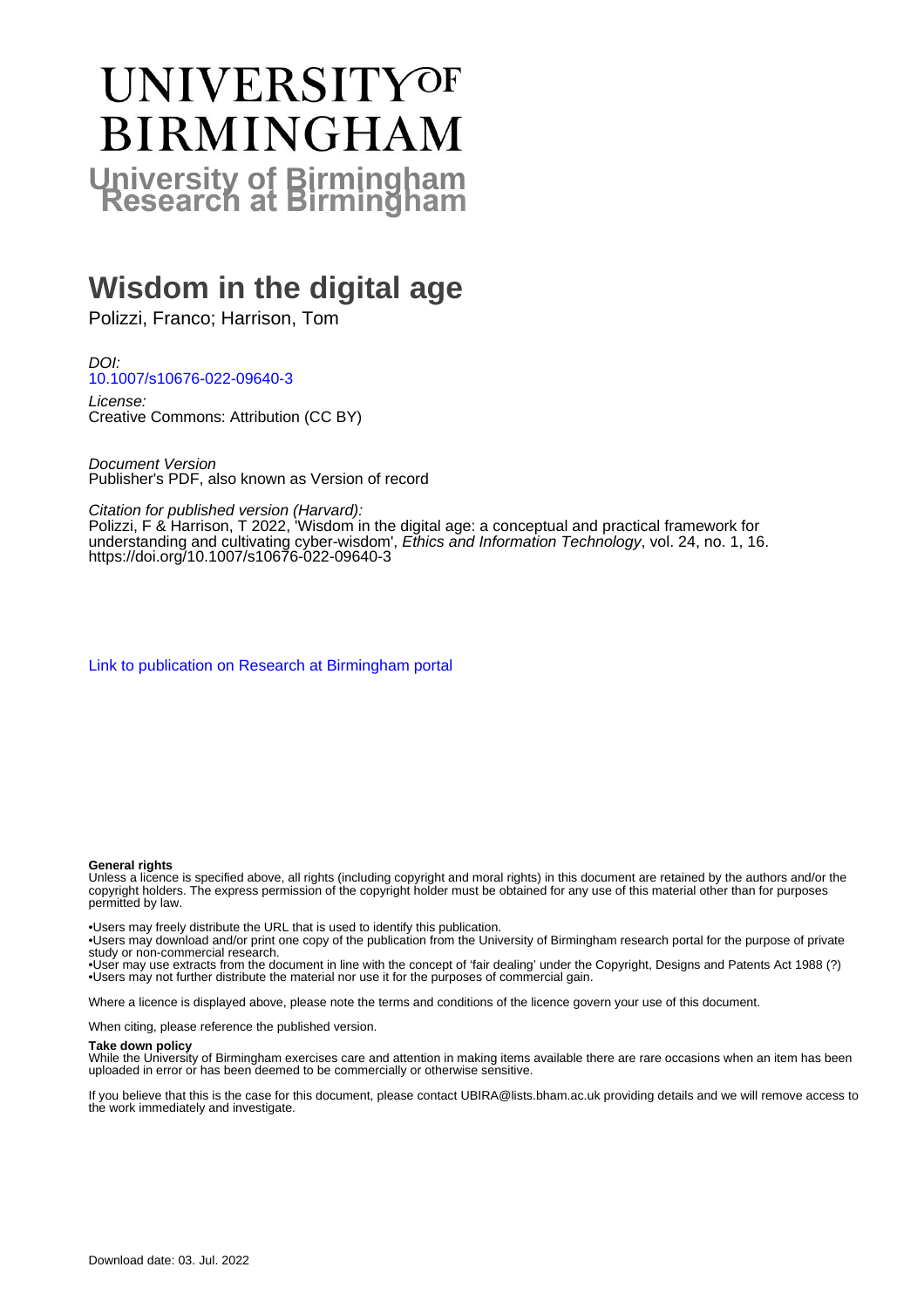**ORIGINAL PAPER**



# **Wisdom in the digital age: a conceptual and practical framework for understanding and cultivating cyber‑wisdom**

**Gianfranco Polizzi1  [·](http://orcid.org/0000-0002-3591-7121) Tom Harrison[1](http://orcid.org/0000-0002-2767-465X)**

Accepted: 4 February 2022 © The Author(s) 2022

#### **Abstract**

The internet presents not just opportunities but also risks that range, to name a few, from online abuse and misinformation to the polarisation of public debate. Given the increasingly digital nature of our societies, these risks make it essential for users to learn how to wisely use digital technologies as part of a more holistic approach to promoting human fourishing. However, insofar as they are exacerbated by both the afordances and the political economy of the internet, this article argues that a new understanding of wisdom that is germane to the digital age is needed. As a result, we propose a framework for conceptualising what we call *cyber-wisdom*, and how this can be cultivated via formal education, in ways that are grounded in neo-Aristotelian virtue ethics and that build on three prominent existing models of wisdom. The framework, according to which cyber-wisdom is crucial to navigating online risks and opportunities through the deployment of character virtues necessary for fourishing online, suggests that cyber-wisdom consists of four components: cyber-wisdom literacy, cyber-wisdom reasoning, cyber-wisdom self-refection, cyber-wisdom motivation. Unlike the models on which it builds, the framework accounts for the specifcity of the digital age and is both conceptual and practical. On the one hand, each component has conceptual implications for what it means to be wise in the digital age. On the other hand, informed by character education literature and practice, it has practical implications for how to cultivate cyber-wisdom in the classroom through teaching methods that match its diferent components.

**Keywords** Wisdom · Cyber-wisdom · Virtue ethics · The internet · Education

# **Introduction**

We live in societies that are highly saturated with digital technologies. Since the advent of the internet, there have been growing concerns about the extent to which it presents not only opportunities but also risks that undermine human fourishing—our ability to live well and thrive both individually and collectively (Harrison, [2021;](#page-15-0) Jubilee Centre, [2017](#page-15-1)). On the one hand, the internet facilitates learning, socialisation and participation in society. It provides opportunities for boosting the economy, for connecting with diferent communities and for sharing public life. On the other hand, it exacerbates issues of privacy, fnancial safety, misinformation

and, among other risks, forms of online abuse, such as cyberbullying (Livingstone et al., [2017](#page-15-2)).

The tension between online risks and opportunities raises ethical questions about how to use digital technologies responsibly, with users required to engage in processes of moral decision-making online; from observing copyright laws to navigating forms of incivility on social media platforms (see, for example, D'Errico & Paciello, [2018;](#page-14-0) Yoon, [2011\)](#page-16-0). Moral decision-making is crucial both online and ofine. However, what is unique about the digital age is that the risks that the internet presents—risks that raise challenges in terms of internet safety—are largely exacerbated by both its afordances (i.e., its technical features and what these do or do not enable users to do) and the nature of the digital environment (i.e., how internet corporations operate). Indeed, we are at a juncture in which public mistrust in the ability of tech companies to self-regulate the digital environment is rampant (Mansell, [2021](#page-15-3)). As a result, while both internet corporations and policymakers are confronted with the challenge of making ethical decisions about how

 $\boxtimes$  Gianfranco Polizzi g.polizzi@bham.ac.uk

<sup>1</sup> Jubilee Centre for Character and Virtues, School of Education, University of Birmingham, Birmingham B15 2TT, UK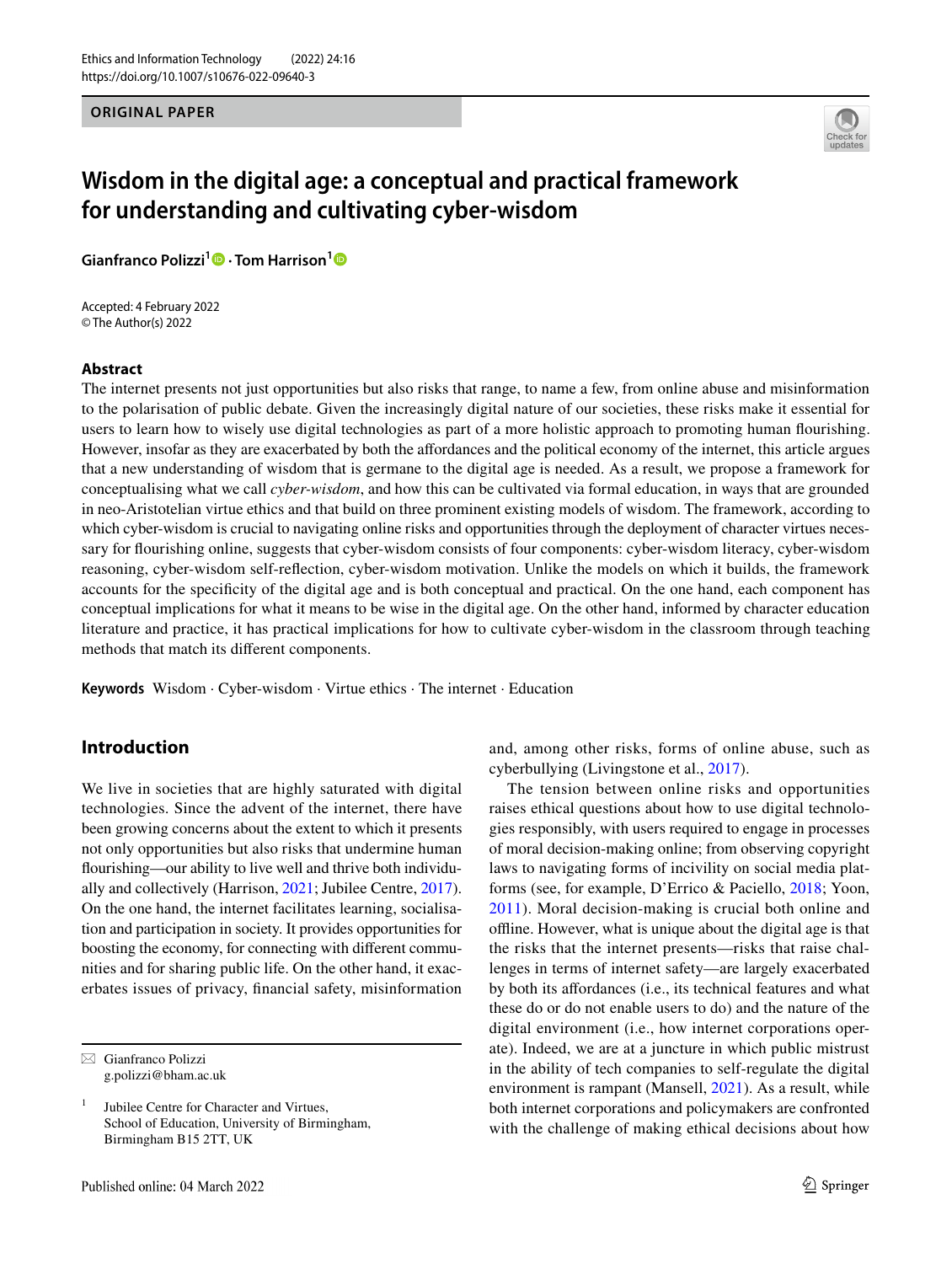the digital environment should be re-designed and managed (see, e.g., UK Government, [2020\)](#page-16-1), users are presented with the task of navigating such an environment wisely—especially in the absence of meaningful regulation. This task is particularly important for users of all ages but, above all, for younger users, who are both the pioneers of and the most vulnerable in the digital age.

The challenges posed by the internet suggest that, in the digital age, wisdom—broadly understood as "the capacity to realize what is of value, for oneself and others" (Grossmann et al, [2020](#page-15-4); Maxwell, [2007](#page-15-5), p. 97)—is essential, on a macro level, as a collective endeavour that is necessary for re-imagining the digital environment and, on a micro level, as a quality that individuals and communities need online. Concerned with the latter, this article, which builds on recent renewed academic interest in the virtue of wisdom (e.g., Grossmann et al., [2020\)](#page-15-4), considers the ways in which this virtue can be promoted, in the context of using the internet, via formal education. But what type of wisdom do users need in the digital age, and how can this be cultivated in practice in the classroom? This article argues that a novel understanding of wisdom is necessary in order to take into account both the affordances and the political economy of the internet. As a result, we propose in this article a framework for understanding what we call *cyber-wisdom* (i.e., the ability to do the right thing at the right time, when using the internet) and how this can be taught in practice through cyber-wisdom education (i.e., a form of character education, which is in turn a form of moral education, aimed at facilitating human fourishing online through the promotion of cyber-wisdom and character virtues) (Dennis & Harrison, [2020](#page-14-1)).

In order to develop our framework, we draw on three prominent models of wisdom as a multi-component construct that lie at the intersection of, but are primarily grounded in, diferent disciplines. More specifcally, we take inspiration from Ardelt's ([2004\)](#page-14-2) and Grossmann et al.'s [\(2020\)](#page-15-4) models of wisdom, both of which stem from moral psychology, as well as from Darnell et al.'s ([2019](#page-14-3)) and Kristjánsson et al.'s [\(2021\)](#page-15-6) model of *phronesis* as practical wisdom, which is grounded in moral philosophy. While each of these models provides valuable insights into the nature of wisdom—insights that have implications for moral education—none of them examines the nature of wisdom in the digital age, nor how this should be cultivated in the classroom. By contrast, what distinguishes the framework that we propose by building on the models above is that it is (1) mindful of the nature of the internet and of the digital environment, and (2) not just conceptual, as in suggesting what wisdom consists of in the digital age, but also practical, as in drawing on character education literature and practice to refect on how wisdom might be cultivated in practice in the classroom. Indeed, the idea behind these two interconnected aims is that we can only promote cyber-wisdom education provided we frst understand what cyber-wisdom refers to as a concept.

The section below starts by discussing why we need wisdom in the digital age. Then, after introducing the concept of cyber-wisdom both in general and in the context of formal education, we review the three models of wisdom above. Building on these models, we propose a conceptual and practical framework for understanding and cultivating cyber-wisdom in ways that draw on character education literature and practice. Finally, we conclude with a section on the research and practical implications of the framework.

#### **Why we need wisdom in the digital age**

Besides providing opportunities (e.g., for learning, socialisation and participation in society), the internet presents risks that undermine human fourishing, including, for example, online abuse, incivility, misinformation and polarisation. From a user perspective, the task of navigating both online risks and opportunities requires users to learn how to use the internet wisely and responsibly, which makes it imperative to cultivate wisdom as a character trait that is necessary for fourishing online. Such an imperative is made even more urgent by the fact that many online risks are exacerbated by  $(1)$  the affordances of the internet, and  $(2)$  how the digital environment operates and is (under-)regulated.

#### **The afordances of the internet**

The notion of affordances, defined by Gibson [\(1979\)](#page-14-4) as what the environment offers an individual, is often used within media studies to refer to what the technical features of digital technologies do or do not enable users to do (Hutchby, [2001\)](#page-15-7). As suggested by Suler [\(2004\)](#page-16-2), the internet is designed in ways that contribute to online opportunities and risks, as refected in its implications for connectivity, proximity and anonymity. Arguably, one of the greatest advantages of using the internet is that it enables users to connect with one another both simultaneously and regardless of their location. While such a quality facilitates, especially when using social media platforms, opportunities for social interaction, networking and participation in public debate (see, for example, Jenkins et al., [2016\)](#page-15-8), it also reduces distance between potential victims of online abuse and their perpetrators (Mishnan et al., [2009\)](#page-15-9). This means, more concretely, that it contributes to online risks that can range from cyberbullying and online shaming to issues of trolling and incivility (Livingstone et al., [2017\)](#page-15-2).

Because of limited visual cues and body language, which are typical of online communication, these forms of online abuse are amplifed by the extent to which ofenders can fnd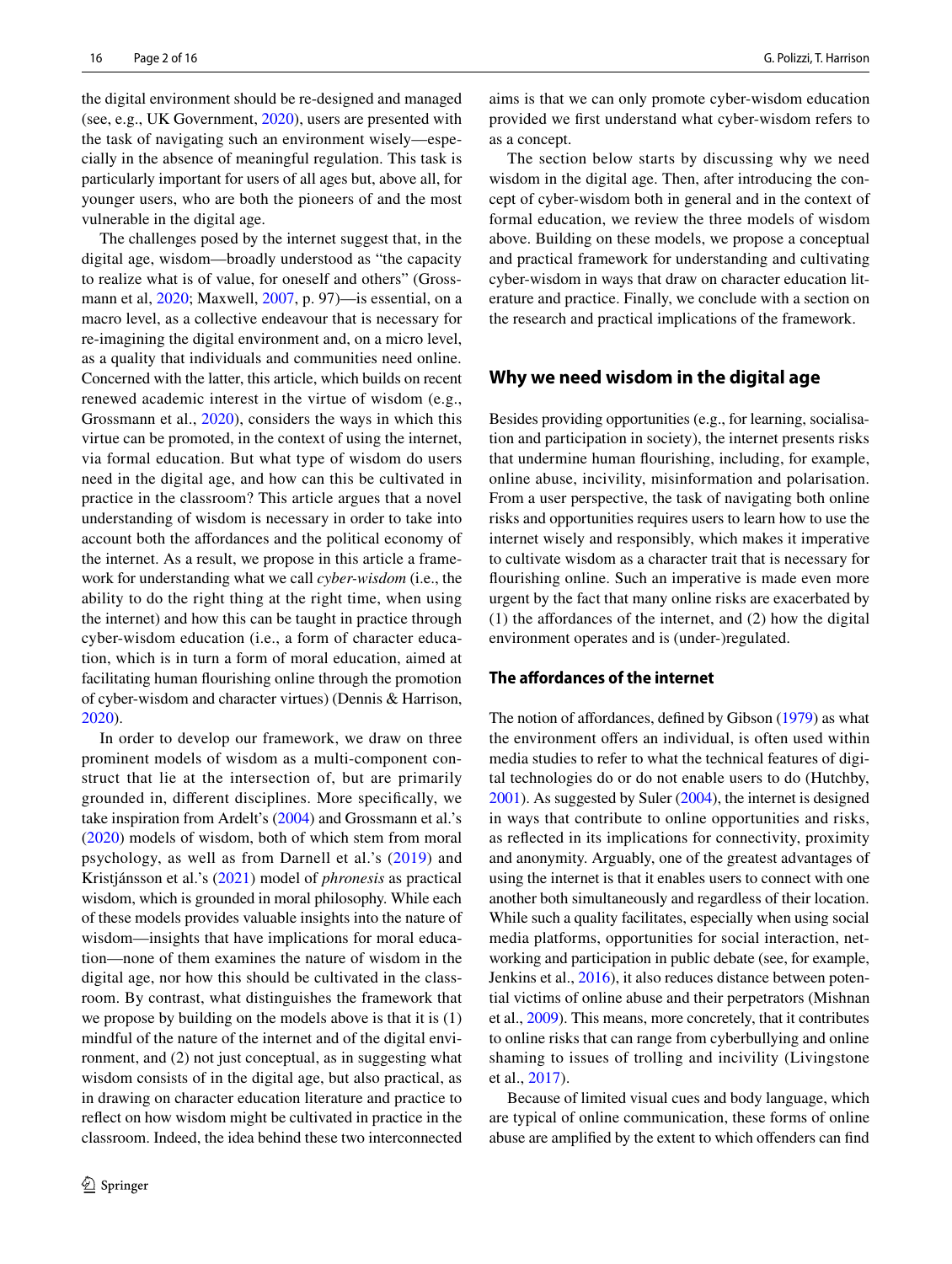it hard to refect on the impact of, and accordingly change, their behaviour, be this intentional or inadvertent (Campbell, [2005\)](#page-14-5). Relatedly, limited social presence can reduce their empathy and feelings of guilt (Malti et al., [2010](#page-15-10)). As a result, from the perspective of perpetrators, online abuse is often grounded in sentiments of hatred and a lack of sensitivity towards others (e.g., D'Errico & Paciello, [2018;](#page-14-0) Zezulka & Seigfried-Spellar, [2016](#page-16-3)). Meanwhile, it can have mental and emotional repercussions for victims, including feelings of fear, distress and anxiety (see, e.g., Ortega et al., [2012\)](#page-15-11).

What is more, the internet makes it easier for users to interact with others anonymously. Such a quality enables users to avoid sharing their personal information when they may be subject to discrimination (Christopherson, [2007](#page-14-6)), but it also encourages them to feel more confdent in posting negative comments on social media platforms (Suler, [2004](#page-16-2)). Furthermore, not only does it amplify the spread of misinformation, which in turn undermines citizens' ability to engage in civil deliberation (Vaccarezza & Croce, [2021](#page-16-4)), but also exacerbates illegal activities, ranging from piracy and plagiarism to forms of online abuse, such as online grooming. These activities, again, have emotional consequences. Research shows that online piracy is often accompanied by emotions of shame and guilt (see, e.g., Herjanto, [2013](#page-15-12)). Meanwhile, the online grooming of children for sexual purposes is characterised by a push and pull on victims' emotions, with sexual predators taking advantage of victims' vulnerability by using charm to deceitfully express feelings of attachment to their victims (Whittle et al., [2015\)](#page-16-5). This is why these issues, which raise the question of how to manage morally questionable behaviour online, suggest that wisdom is crucial for users to navigate online opportunities and risks that, amplifed by digital afordances, are grounded in afect and refect diferent perspectives, including those of victims and of perpetrators of online abuse.

#### **The digital environment**

Besides its afordances, the internet contributes to online risks because of its political economy—that is, because of the ways in which internet corporations operate and are managed, which applies to the broader digital environment and relates to issues of internet governance. More specifcally, the lack of meaningful internet regulation across Western countries exacerbates online risks that range from forms of online abuse and illegal activities to the polarisation of public debate and the spread of misinformation. This problem, in turn, makes it essential for users to rely on their own ability to navigate online risks and opportunities through making wise and responsible decisions. Historically, the internet was invented on libertarian principles of freedom, both in terms of freedom of expression online and in line with a free-market spirit that underpins how internet corporations like Google and Facebook operate (Dahlberg, [2010](#page-14-7)). This is why, for many decades, the governments of countries like the UK and the US have been reluctant to regulate the digital environment, conscious that attempts to do so are often ineffective and hard to implement. This is refected, for instance, in the tension between observing copyright laws and accessing most information online free of charge, which generates, when it comes to piracy or plagiarism, feelings of anxiety among users as well as moral panics that legitimise interventions (see, e.g., Patry, [2009](#page-15-13)).

Recently, there have been growing concerns about internet corporations prioritising their economic interests which rely on selling users' data to advertising companies in ways that invade users' privacy and fuel online risks that hinder public debate (Hindman, [2018](#page-15-14)). Underpinned by sentiments of hatred and division, these risks range from trolling and online abuse by extremist groups motivated by racism to polarisation and misinformation that, capitalising on citizens' feelings of distrust in and dissatisfaction with institutions, undermine democracy's reliance on a wellinformed citizenry (Vaidhyanathan, [2018](#page-16-6)). Indeed, internet corporations like Google and Facebook collect and track users' data through algorithms that expose users to personalised content on the basis of how sensationalist this may be and in line with their pre-existing beliefs. To tackle this problem, policymakers within countries like the UK are now making active efforts to promote forms of regulation that problematise internet corporations' attempts to self-regulate online content (see, e.g., UK Government, [2020\)](#page-16-1). However, eforts to regulate the digital environment are patchy, are still in their infancy, and are bound to expose contradictions between the power of nation states and of big tech corporations operating globally (Reidenberg, [2005\)](#page-16-7). As a result, especially in the absence of meaningful regulation, users are left with the challenging task of wisely navigating online opportunities and risks such as misinformation and polarisation, both of which deepen divisions by fuelling users' fears and anxiety towards others (Vaidhyanathan, [2018](#page-16-6)).

# **Cyber‑wisdom: a conceptual and practical framework**

As argued above, the internet presents not only opportunities but also risks, which undermine human fourishing and that are exacerbated by the afordances and the political economy of the internet. In this section, we defne the concept of cyber-wisdom and provide a rationale as to why cyber-wisdom education is important for cultivating in users the ability to wisely navigate online risks and opportunities. Then, with a view to not just defning but also conceptualising cyber-wisdom, and how this can be taught in practice in the classroom as a multi-component construct, we review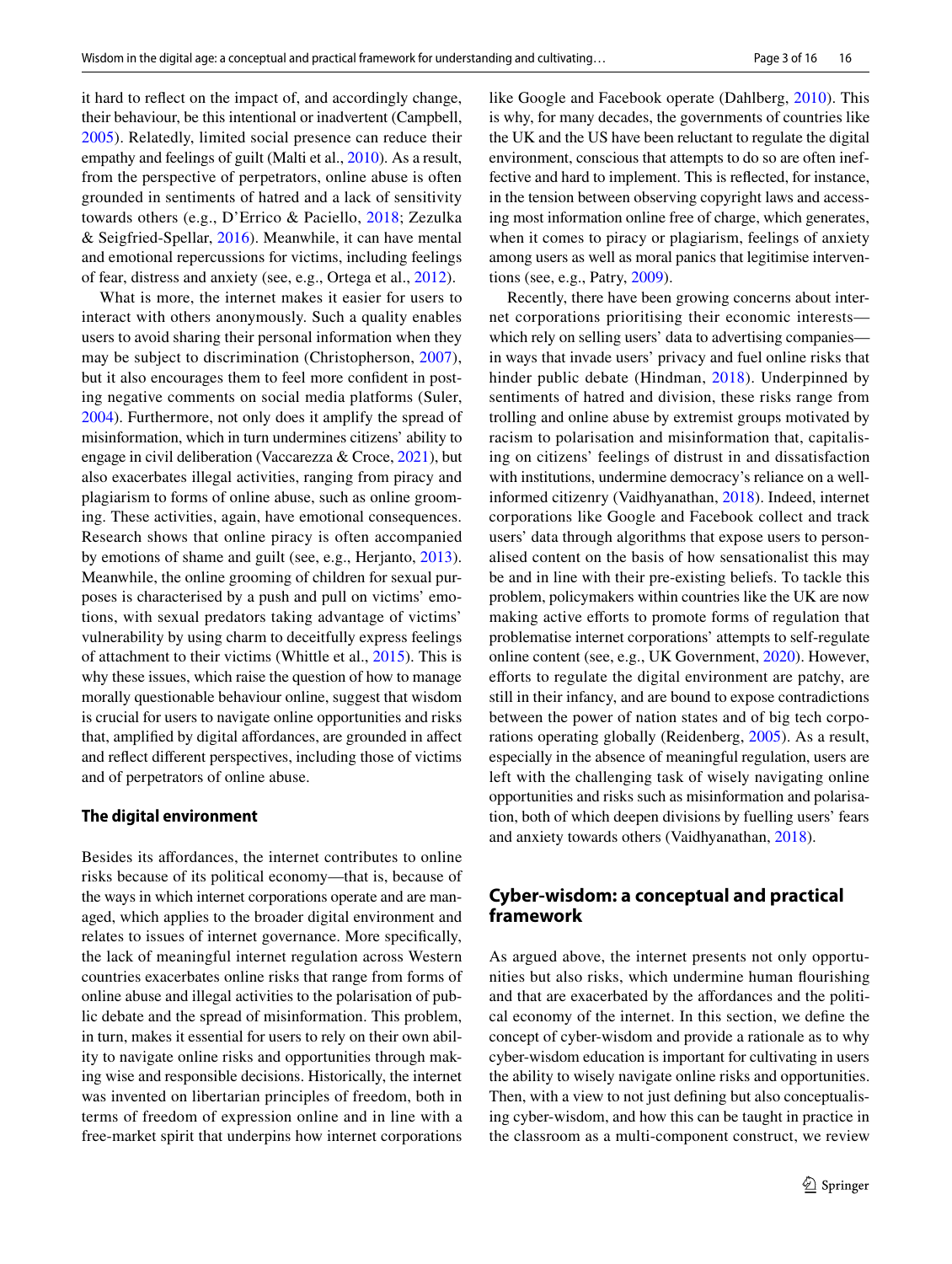three models of wisdom that are prominent in the literature. Finally, while none of the models account for the specifcity of the digital age, nor are particularly concerned with how wisdom can be taught in practice, we propose a framework for understanding and cultivating cyber-wisdom. On the one hand, the framework builds on three prominent models of wisdom. On the other hand, it is mindful of both the affordances and the political economy of the internet, and is not just conceptual but, informed by character education literature and practice, also practical.

Coined by Harrison ([2016a,](#page-15-15) [2016b,](#page-15-16) [2021\)](#page-15-0), the term cyber-*phronesis* (translated for practical use as "cyber-wisdom") is grounded in Greek language and philosophy. Conceptually, it is inspired by the Aristotelian notion of *phronesis*. Etymologically, its prefx "cyber" derives from the term *kybernetes*, which 2000 years ago meant "helmsman" in Greek. The choice of this prefx is not random. The idea behind cyber-wisdom is that, like helmsmen, internet users are confronted today with the challenging task of navigating a complex environment that provides both opportunities and risks. This is why, in an age in which the internet has become so ubiquitous, it is imperative to equip children with the ability to make decisions online that are driven by virtues such as honesty and compassion and that enable them to choose the right course of action, especially when interacting and communicating with others. It is such an ability that can be defned as cyber-wisdom (Dennis & Harrison, [2020](#page-14-1); Harrison, [2016a\)](#page-15-15). Inspired by the Aristotelian intellectual quality of *phronesis*, cyber-wisdom serves as a meta-virtue that coordinates all other virtues online. It is the quality of being able to do the right thing, at the right time, when using the internet.

Conducted in the Jubilee Centre for Character and Virtues, Harrison's work on cyber-wisdom is embedded in the long tradition of research that the Centre has undertaken throughout the years to promote character education—a form of moral education that it approaches in neo-Aristotelian virtue ethical terms. A few years ago, the Jubilee Centre [\(2017\)](#page-15-1) updated its theoretical and practical framework for understanding and teaching character education. The framework suggests that virtues may be categorised as four diferent types—i.e., (1) intellectual (e.g., critical thinking), (2) moral (e.g., compassion), (3) civic (e.g., civility), and (4) performance (e.g., resilience)—with *phronesis* functioning as a meta-virtue moderating all other virtues. Applied to the digital age, cyber-wisdom education is an extension of the type of character education promoted by the Jubilee Centre. However, despite its importance, it has remained marginal within formal education, which is refected in the extent to which its place in the school curriculum is both limited and unclear (Polizzi & Harrison, [2020](#page-16-8)).

In practice, and only to some extent, schools in the UK, for instance, teach elements of character and moral education in ways that overlap with digital citizenship education, which is concerned with the teaching of how to use digital technologies responsibly, especially in the context of interacting with others and participating in society (Ribble, [2007\)](#page-16-9). However, neither character nor moral education nor digital citizenship education are frmly embedded in the national curriculum for England (Polizzi & Harrison, [2020](#page-16-8)). Elements of these forms of education are often taught at the discretion of schools through activities such as assemblies, days that are dedicated to raising awareness about the internet (e.g., Safer Internet Day), events and communications with parents, and through diferent subjects that range from Computing and Citizenship to Personal, Social, Health and Economics (PSHE) education. The curricula of these subjects, however, place little emphasis on the importance of developing both diferent virtues and wisdom as a metavirtue. Rather, they privilege deontological and utilitarian approaches to moral education, approaches that encourage children, respectively, to follow rules and to refect on the consequences of their online actions (Harrison, [2016b](#page-15-16); Polizzi & Harrison, [2020\)](#page-16-8).

Such approaches play a role in how students learn how to use the internet responsibly. However, we argue that they need to operate in tandem with a character-based approach, which is central to cyber-wisdom education, grounded in virtue ethics. Rules alone are not sufficient for guiding moral behaviour online. They can be too abstract, oblivious to the emotional aspects of moral motivation, and—as in the case of restrictions on screen time—inadequate for allowing children to build heathier relationships with digital technologies. Similarly, expecting children to refect on the long-term implications of their online actions can be rather challenging and might work in some contexts but not in others (Dennis & Harrison, [2020,](#page-14-1) p. 5). This is why, besides following rules or evaluating the consequences of their own actions, children should be encouraged to develop diferent virtues such as honesty, compassion, generosity and respect for others—that is, habits of good action. But in order to coordinate which virtues users need to deploy online depending on context, which is particularly important when dealing with moral dilemmas that result from the clash of two or more virtues, they need cyber-wisdom. This may include, for example, deciding whether to protect, in the name of loyalty, a friend who perpetrates online abuse, or whether to report their behaviour in the name of honesty. In short, functioning as a meta-virtue, cyber-wisdom is the quality that can enable users to choose the right course of action through a process of intellectual reasoning that is contextually sensitive, and in ways that contribute to human fourishing.

But what does it mean to cultivate cyber-wisdom through formal education? To answer this question, we need to develop a more nuanced understanding of what cyber-wisdom refers to as a concept and how this can be taught in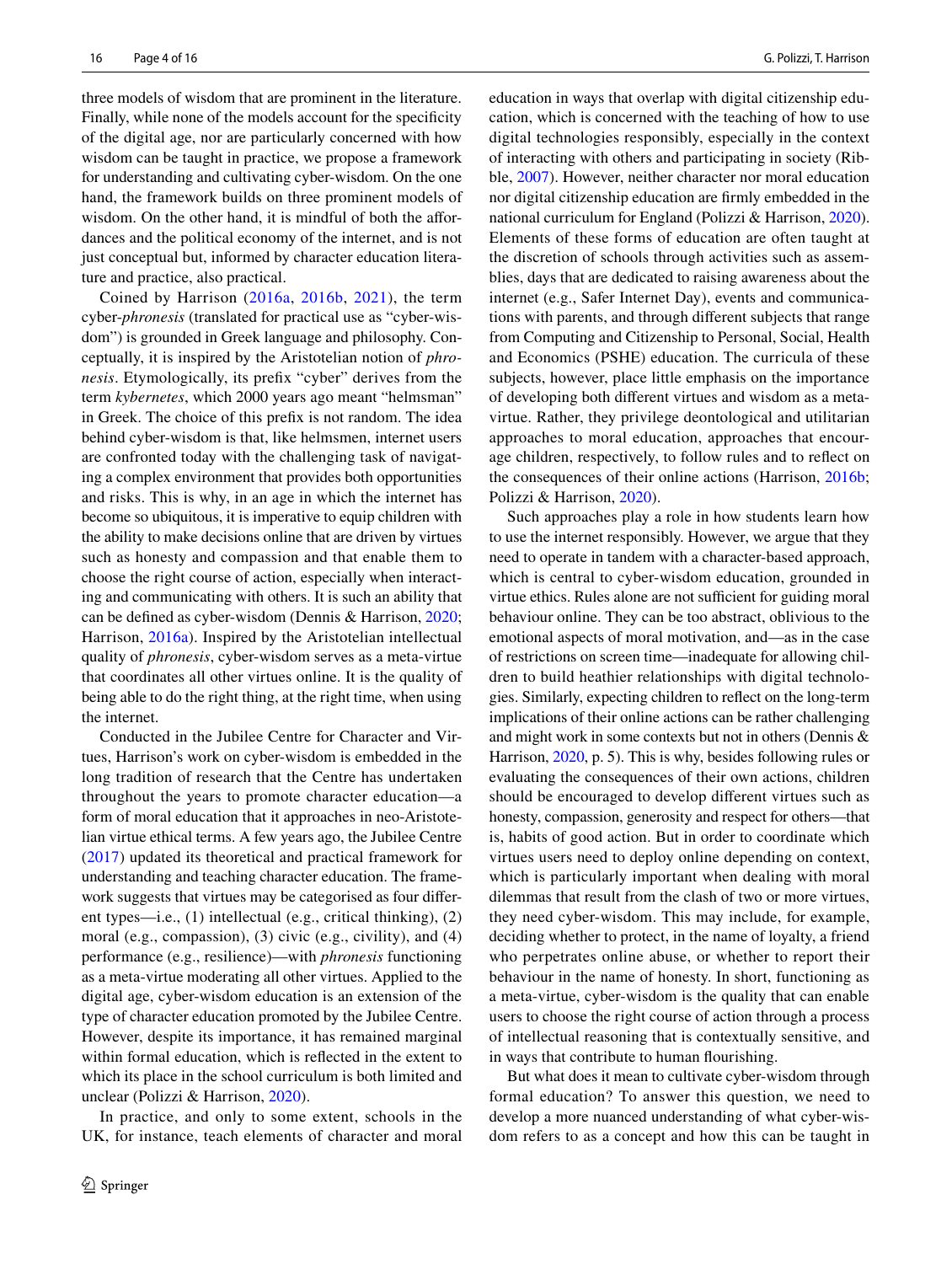schools. In order to do so, in the next section we review three models of wisdom that are prominent in the literature. Then, we propose both a conceptual and a practical framework for understanding cyber-wisdom, and how this can be cultivated in practice in the classroom, by drawing on diferent aspects of these models in ways that are specifc to the digital age.

#### **Three prominent models of wisdom**

The last few decades have witnessed a rise in research on wisdom across diferent disciplines, including moral psychology (e.g., Baltes & Smith, [2008;](#page-14-8) Glück, [2009;](#page-15-17) Helson & Srivastava, [2002](#page-15-18)), moral education (e.g., Gregory, [2009](#page-15-19); Huynh & Grossmann, [2020](#page-15-20)) and research informed by moral philosophy and, in particular, by neo-Aristotelian virtue ethics (e.g., Fowers, [2005;](#page-14-9) Kristjánsson et al., [2021](#page-15-6); Schwartz & Sharpe, [2010](#page-16-10)). Back in the 1980s and 1990s, prior to this surge, some were shifting from researching wisdom, moral decision-making and moral behaviour as relying primarily on cognition—the mental structures of reasoning that are central to gaining knowledge and to making sense of the world (see, for example, Kohlberg, 1958)—to studying the process of making, and acting on, moral decisions as requiring additional components (e.g., Blasi, [1983;](#page-14-10) Montada, [1993,](#page-15-21) Narvaez & Rest, [1995\)](#page-15-22). As such, throughout the years, both this process and the notion of wisdom have been approached as incorporating multiple dimensions, including meta-cognitive elements (i.e., higher order processes that enable individuals to evaluate their own cognitive processes) (e.g., Grossmann et al., [2020\)](#page-15-4), afective aspects concerned with the deployment of feelings and emotions (e.g., Ardelt, [2004](#page-14-2); Haidt, [2001\)](#page-15-23), and elements of moral identity, understood as a source of moral motivation (e.g., Hardy & Carlo, [2005](#page-15-24)).

Such a more nuanced approach to the study of wisdom is better equipped to address some of the overarching questions that are relevant to wisdom researchers: what is wisdom? How is it developed? How does it manifest in the lived experiences of individuals? And how should it be conceptualised to bridge the gap between moral reasoning and moral action (i.e., the idea that one's ability to make wise choices does not necessarily translate as acting wisely)? Indeed, identifying the right components of wisdom is key to answering these questions and to promoting wisdom through educational initiatives. But with the rise in research on wisdom as a multi-component construct, we have also witnessed both a rise in terminological confusion, with researchers from diferent disciplines using diferent terms to refer to similar components, and a proliferation of diferent approaches to wisdom that raise the question of which models of wisdom may be more helpful than others (Grossmann et al., [2020](#page-15-4)). As a result, while wisdom is essential in our complex and ever-changing world, wisdom researchers continue to grapple with fundamental questions.

This article proposes a framework that lays out the conceptual foundations of what wisdom refers to in the digital age, and how it should be cultivated in practice through formal education, which is a subject still in its infancy. In the sections that follow, we review three prominent models of wisdom, which are grounded primarily in moral psychology (i.e., Ardelt, [2004](#page-14-2); and Grossmann et al., [2020](#page-15-4)) and in moral philosophy (i.e., Darnell et al., [2019](#page-14-3); Kristjánsson et al., [2021](#page-15-6)). These are not the only models of wisdom that have been proposed in the wider literature (see, for exam-ple, Baltes & Staudinger, [2000;](#page-14-11) Stenberg & Karami,  $2021$  $2021$ ), however, they are among the most comprehensive, which is ideal for capturing diferent nuances of wisdom and how this has been conceptualised across diferent disciplines. Since the concept of cyber-wisdom builds on neo-Aristotelian virtue ethics, one may think that the only model that has something to offer to the framework that we propose below is the one developed by Darnell et al. [\(2019](#page-14-3)) and Kristjánsson et al. [\(2021](#page-15-6)). This, however, is not the case, since each of the models incorporates aspects that are valuable for understanding the nature of wisdom in the digital age. On the one hand, the choice of these models is not representative of all the work that has been undertaken in this area. On the other hand, despite being oblivious to dynamics that characterise the digital age, the models below, which are reviewed in chronological order, offer valuable insights into the concept of wisdom and its development.

#### **Ardelt's model of wisdom**

Developed in 2004 and grounded in moral psychology, Ardelt's [\(2004\)](#page-14-2) model of wisdom defnes wisdom as incorporating three components: cognition, refection and afect. With this model, Ardelt problematised the ways in which the concept had been approached by the Max Planck Institute (MPI) group in Berlin, one of the most prominent groups researching wisdom throughout the '90 s and early 2000s. According to the Berlin group, led by psychologist Paul Baltes, wisdom is, frst and foremost, a collective product that is based on cognition but transcends the individual (Baltes & Staudinger, [2000](#page-14-11)). For Baltes and colleagues, it refers to "expert knowledge in the fundamental pragmatics of life that permits exceptional insight [and] judgement … about complex and uncertain matters" (Pasupathi et al., [2001](#page-15-25), p. 351). This form of expertise, for the Berlin group, consists of

<span id="page-5-0"></span><sup>&</sup>lt;sup>1</sup> Arguably, Stenberg and Karami's ([2021\)](#page-16-11) proposed unified framework functions more as a lens through which to review and evaluate theories of wisdom, rather than as an actual model of wisdom as a multi-component construct.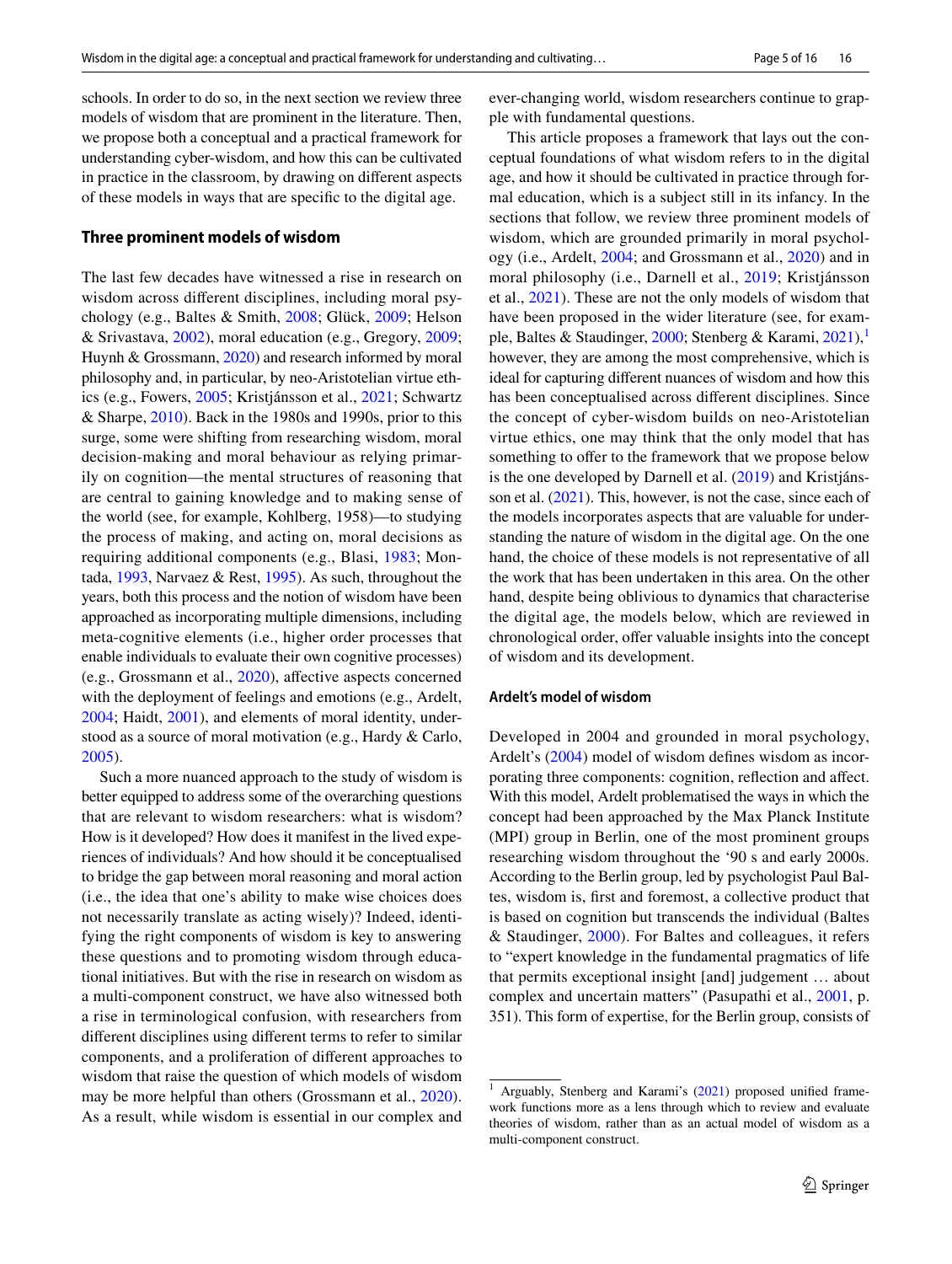cultural, "factual and procedural knowledge about the world" (Baltes & Staudinger, [2000](#page-14-11), p. 76). This is why, according to Baltes and colleagues, wisdom is highly contextually dependent, which echoes the emphasis on social context typical of social psychology.

By contrast, Ardelt's model frames wisdom as a personality trait that is embedded within the individual and relies not just on cognitive but also on meta-cognitive and afective processes. More specifcally, for Ardelt, the cognitive dimension of wisdom, which consists of knowledge of human life and different events, is not sufficient in itself for individuals to be wise. Such a dimension is essential for identifying the ethical features of a given situation, which represents an ability that is often described within moral psychology as moral sensitivity (Rest, [1986](#page-16-12)). But according to Ardelt, a wise person needs to possess also the ability to examine their own motives and behaviour and to refect on diferent events from multiple perspectives. Ardelt refers to such an ability as *refection*, a form of meta-cognition. While cognition relies on knowledge that is more descriptive, refection is based on interpretative knowledge, enabling individuals to develop "a deeper understanding of salient phenomena and events" (Ardelt, [2004](#page-14-2), p. 262). For her, "refective thought processes are essential to realize wisdom" (p. 268). But, as she postulates, a person can only be wise as long as they also deploy positive emotions such as sympathy and compassionate love for others—emotions that are crucial to the transcendence of one's own subjectivity and to the realisation of one's own motives, which lead, in turn, to moral action. This is why, as prescribed by her model, refection (on one's own personal experiences and on those of others) operates at the intersection of cognition and afect.

#### *Grossmann* **et al***.'s common model of wisdom*

While Ardelt's ([2004\)](#page-14-2) model dates back to a couple of decades ago, Grossmann et al.'s ([2020\)](#page-15-4)—referred to as the common model of wisdom—was developed recently on the basis of a survey that was administered among psychologists and moral scientists researching questions of wisdom and that culminated in a meeting with experts in the feld. Through this survey, Grossmann and colleagues explored how researchers understand and operationalise the concept of wisdom with a view to proposing a model that captures common patterns. What emerged from their survey is that "moral aspirations and certain aspects of meta-cognition … [are] the most common features of the construct across defnitions and operationalizations of wisdom" (p. 104).

Indeed, according to their model, wisdom can be understood as a two-component construct. First and foremost, it relies on aspects of meta-cognition that lie *de facto* at the intersection of cognition and meta-cognition. Grossmann and colleagues refer to these aspects as *perspectival*  *meta-cognition* (PMC), which range from the ability to fnd a balance between diferent viewpoints and to know the limits of one's own knowledge (which is what they describe as epistemic humility) to a disposition to consider multiple perspectives in ways that are contextually sensitive. These aspects, they argue, are particularly important within our contemporary societies, which are increasingly polarised. More specifcally, they are crucial to navigating one's own knowledge, to refecting "on multiple issues at stake", and to solving moral dilemmas involving diferent perspectives, as in the case of choosing between self-interests and collective interests (Grossmann et al., [2020](#page-15-4), pp. 109–110). At the same time, according to their model, PMC is based on what they refer to as moral aspirations—ideals that constitute one's own moral identity by providing the motivation needed to act wisely. Such ideals include, above all, an aspiration to pursue the truth, a shared sense of humanity, and an orientation towards the common good that relies on principles of in-group cooperation and pro-sociality.

The model proposed by Grossmann and colleagues is mindful that wisdom is contextually dependent and, while grounded in moral psychology, is informed to some extent by moral philosophy; in particular, by neo-Aristotelian virtue ethics and the notion of human fourishing. For them, PMC and moral aspirations operate in tandem with one another in ways that contribute, in line with ideals of the common good, to the ability to act on "character traits" such as epistemic humility—that is, on "psychological characteristics" or, in Aristotelian terms, *virtues* (Grossmann et al., [2020](#page-15-4), p. 121).

#### *Darnell* **et al***.'s and Kristjánsson* **et al***.'s model of phronesis as practical wisdom*

While both Ardelt's and Grossmann et al.'s models are rooted primarily in moral psychology, Darnell et al.'s ([2019](#page-14-3)) and Kristjánsson et al.'s [\(2021\)](#page-15-6) recently developed model of *phronesis* as practical wisdom, despite having multidisciplinary implications, is grounded primarily in moral philosophy and, in particular, in neo-Aristotelian virtue ethics. As explained earlier in this article, the Aristotelian concept of *phronesis*, or practical wisdom, functions as a meta-virtue that enables individuals, through a process of intellectual reasoning, to choose the right course of action. More precisely, it enables them to prioritise and act on different virtues (e.g., compassion, honesty). At the same time, it relies on context and aligns with the ultimate purpose of contributing to human flourishing (p. 4). Some have rejected the concept of *phronesis* as a meaningful and cohesive construct (see, e.g., Miller, [2021\)](#page-15-26). For Lapsley ([2019](#page-15-27)), for example, it is hard to translate such a philosophical concept into a psychological construct that incorporates elements that may be captured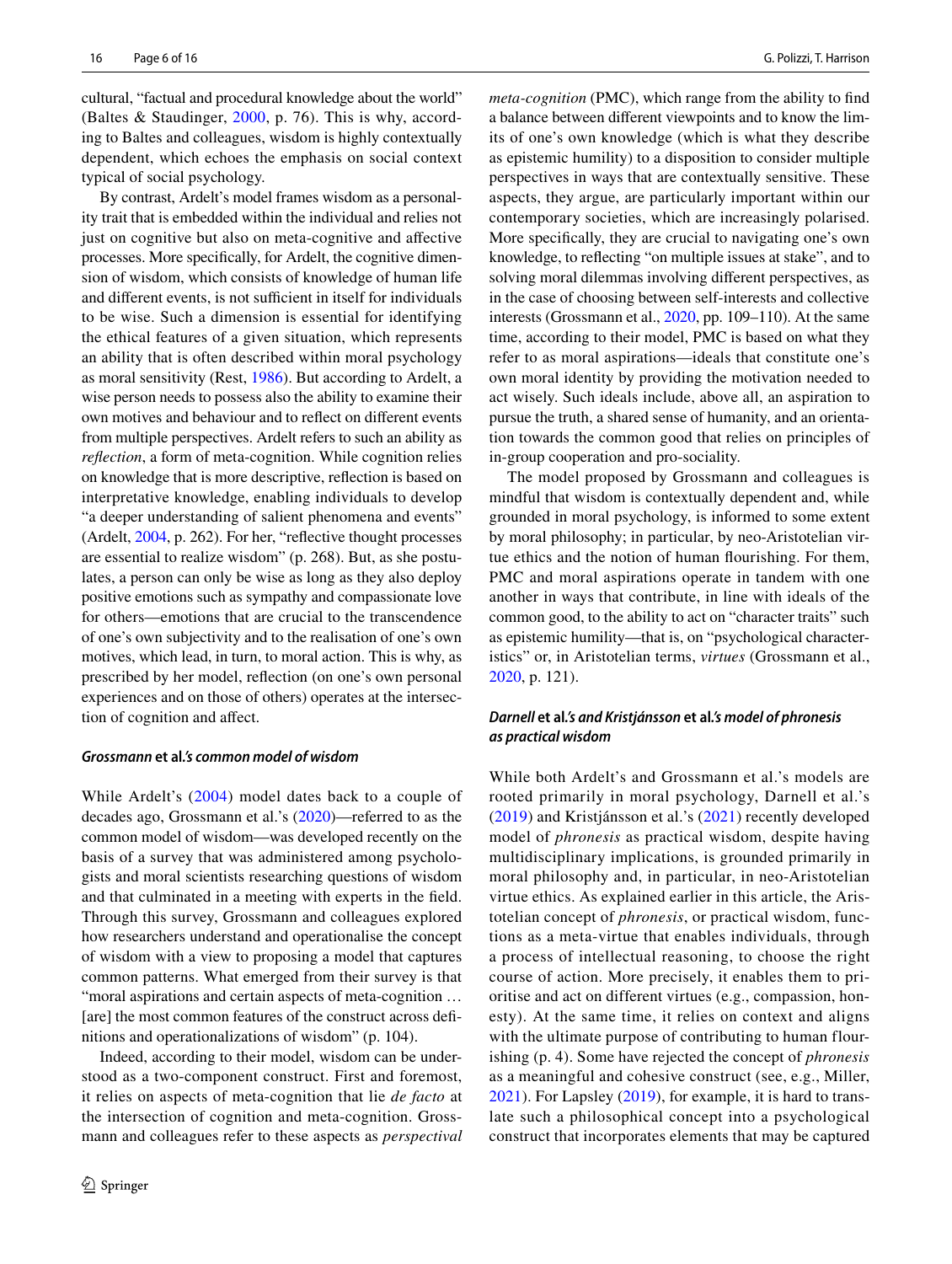by a single measure. Lapsley ([2019](#page-15-27)), furthermore, is sceptical about the extent to which moral identity, which often retains a dark side, may be reduced to an unequivocable positive in the context of exercising wisdom, or about the need to juxtapose cognition and affect, since the two are intrinsically intertwined. By contrast, conceptualised as a multi-component construct, *phronesis*, for Darnell, Kristjánsson and colleagues, relies on four distinct but interrelated components: (1) a constitutive function, which, similarly to the notion of moral sensitivity, refers to an understanding of the ethical aspects of different events, including what these require in terms of virtues; (2) an integrative function, which is central to moral reasoning—i.e., the ability to evaluate different events and choose the right course of action, especially when one is presented with moral dilemmas (e.g., to tell the truth to or hide it from a friend in the name of honesty or compassion, respectively); (3) emotional regulation, which refers to the ability to regulate one's own emotions in ways that align with an understanding of what the best course of action might be in a given context; and (4) a blueprint of the good life—that is, a motivation to deploy different virtues and to adjust one's own identity in line with ideals of the common good.

These components, Darnell, Kristjánsson and colleagues argue, provide a richer understanding of what *phronesis* is as practical wisdom and have the potential to bridge the gap between moral reasoning and moral action. This is why, according to them, the concept incorporates not just cognitive and meta-cognitive elements (i.e., constitutive and integrative functions, respectively) but also affect (i.e., emotional regulation) as well as moral motivation/identity (i.e., blueprint). Strikingly, these components resonate to some extent with a model of virtue that was recently developed by Fowers et al. ([2020](#page-14-12)). Informed by moral psychology and moral philosophy, this model, like the one proposed by Darnell et al. [\(2019](#page-14-3)) and Kristjánsson et al. ([2021\)](#page-15-6), is indebted to neo-Aristotelian virtue ethics. According to Fowers and colleagues, the concept of virtue relies on knowledge of context and of virtues, virtuous behaviour, emotions and a motivation to act on virtues as well as a dispositional aspect. To some extent, these elements echo Darnell et al.'s and Kristjánsson et al.'s components of *phronesis*, with virtuous knowledge and the emotional and motivational aspects of virtue overlapping, respectively, with the constitutive, emotional regulation and blueprint dimensions of practical wisdom. However, Fowers et al.'s model is limited to the concept of virtue. By contrast, Darnell et al.'s and Kristjánsson et al.'s model is concerned more comprehensively with wisdom as an overarching concept that, as explained above, is crucial to coordinating and deploying multiple virtues.

#### **The three models in comparison**

While Darnell et al.'s ([2019\)](#page-14-3) and Kristjánsson et al.'s ([2021\)](#page-15-6) model is arguably the most comprehensive, each of the models reviewed above provides valuable insights into the nature of wisdom. The models, however, are oblivious to whether and how the concept of wisdom should be understood and cultivated specifcally in the digital age. Indeed, we live in an age that raises questions about how to develop and deploy wisdom from a user perspective in order to navigate online opportunities and risks. As examined earlier, these are amplifed by the afordances and the political economy of the internet, from its technical features to the fact that it is under-regulated. Before discussing this further and addressing such a lacuna, Table [1](#page-8-0) summarises what the models consist of and how they difer from one another.

As argued above and captured by Table [1:](#page-8-0)

- (i) While Ardelt's [\(2004\)](#page-14-2) model frames wisdom primarily as a quality of the individual with little attention to the social context, Grossmann et al.'s [\(2020](#page-15-4)) model as well as Darnell et al.'s ([2019](#page-14-3)) and Kristjánsson et al.'s ([2021\)](#page-15-6) model of *phronesis* place more emphasis on the role of wisdom as contextually dependent.
- (ii) Both for Ardelt and for Darnell, Kristjánsson and colleagues, cognition and meta-cognition represent distinct components of wisdom (referred to, respectively, as "cognition" and "refection" by Ardelt, and as "constitutive" and "integrative" by Darnell et al. and Kristjánsson et al.). By contrast, Grossmann et al. place more emphasis on the importance of perspectival meta-cognition (i.e., "PMC") as a component that lies *de facto* at the intersection of cognition and meta-cognition. For them, PMC is essential for navigating both multiple perspectives, which applies also to Ardelt's component of refection, and, relatedly, moral dilemmas involving diferent perspectives.
- (iii) Unlike Ardelt's model, Grossmann et al.'s model as well as Darnell et al.'s and Kristjánsson et al.'s model include moral identity/motivation as a crucial dimension of wisdom (referred to as "moral aspirations" and "blueprint", respectively).
- (iv) Unlike Grossmann et al.'s model, both Ardelt's model and the one developed by Darnell et al. and Kristjánsson et al. emphasise the importance of, on the one hand, cognition and meta-cognition and, on the other, afect. It is important to note that Grossmann and colleagues have argued that emotional regulation may contribute to the development of wisdom (see, for example, Gross-mann et al., [2019](#page-15-28)). However, according to them, it does not necessarily guarantee such development, which is why it is not constitutive of wisdom, as refected in their model. Meanwhile, the afective component of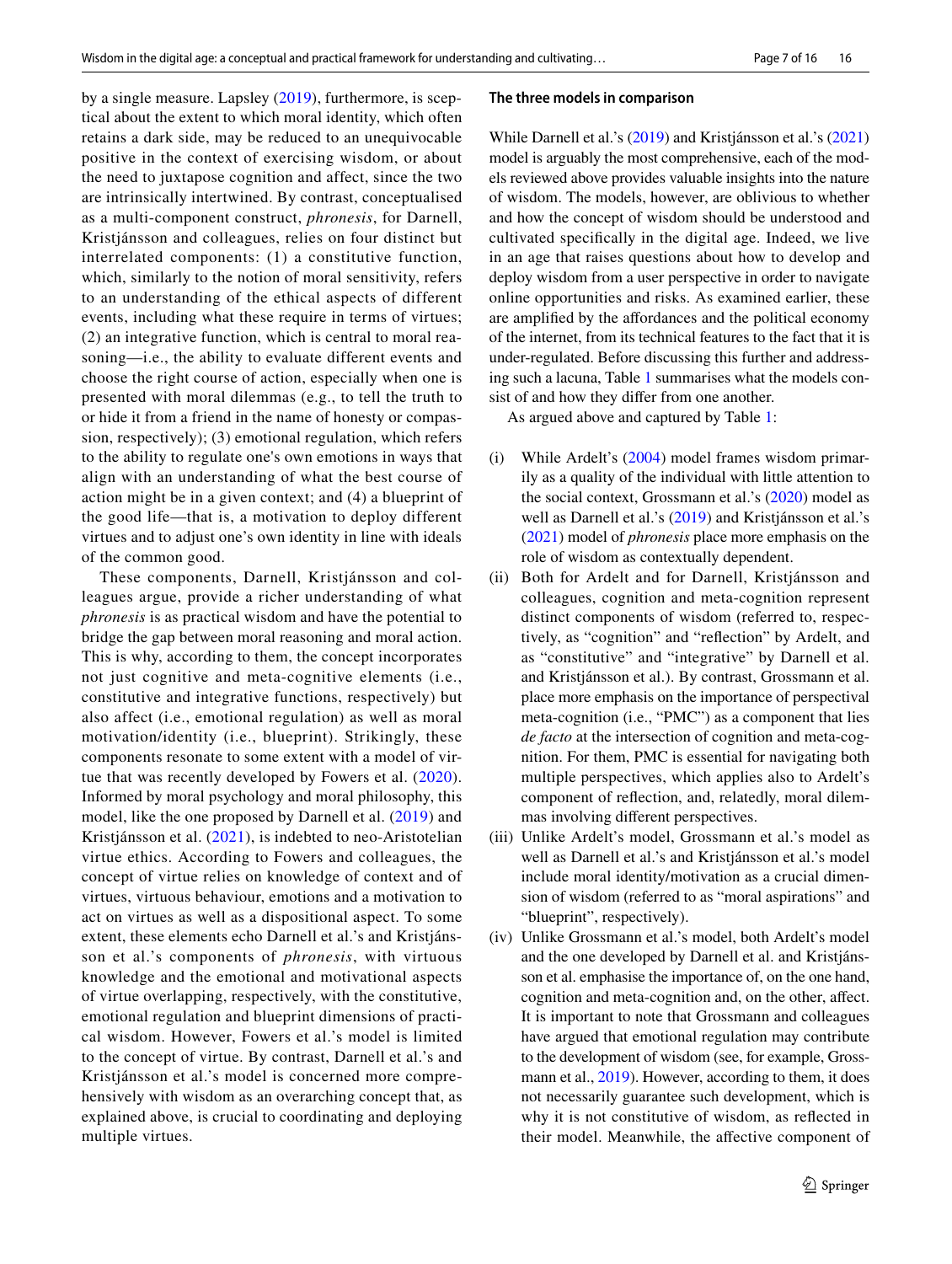| Ardelt $(2004)$ —wisdom                                                                                         | Grossmann et al. $(2020)$ —common wisdom                                                                                                                         | Darnell et al. (2019) and Kristjánsson et al.<br>$(2021)$ — <i>phronesis</i> (practical wisdom)                                           |
|-----------------------------------------------------------------------------------------------------------------|------------------------------------------------------------------------------------------------------------------------------------------------------------------|-------------------------------------------------------------------------------------------------------------------------------------------|
| 1. Cognition                                                                                                    | 1. Perspectival meta-cognition (PMC)                                                                                                                             | 1. Constitutive function                                                                                                                  |
| <i>Description:</i> Knowledge of human life and of<br>the ethical features of different events                  | <i>Description:</i> Meta-cognitive processes neces-<br>sary to navigate knowledge of different<br>events and their ethical features, moral                       | <i>Description.:</i> Knowledge of the ethical<br>features of different events and what virtues<br>apply to those events                   |
| 2. Reflection<br><i>Description:</i> Self-examination and examina-<br>tion of events from multiple perspectives | dilemmas and multiple perspectives—i.e., $(1)$<br>balance of viewpoints, (2) epistemic humil-<br>ity, $(3)$ context adaptability, $(4)$ multiple<br>perspectives | 2. Integrative function<br>Description: Evaluation of events, particularly<br>when these present moral dilemmas that<br>denend on context |

<span id="page-8-0"></span>**Table 1** Three prominent models of wisdom as a multi-component construct

#### 3. Afective

*Description:* Deployment of positive emotions towards others (e.g., compassion, sympathy)

> 2. Moral aspirations *Description:* Moral grounding of metacognition—i.e., (1) pursuit of truth and (2) common good orientation (shared humanity, balance of self-protection and orientation towards others, pro-sociality, virtuousness, in-group cooperation)

Ardelt's model, unlike the one proposed by Darnell, Kristjánsson and colleagues, does not concern emotional regulation *per se* (i.e., the ability to regulate one's own positive *and* negative emotions), but, more simply, the ability to deploy positive emotions for moral purposes (e.g., compassion, sympathy).

(v) Ardelt's model does not draw on virtue ethics, even though its afective component requires the deployment of positive emotions that resonate with virtues such as compassion and sympathy. By contrast, Grossmann et al.'s model as well as Darnell et al.'s and Kristjánsson et al.'s model are respectively informed by and grounded in neo-Aristotelian virtue ethics.

Clearly, all these models offer valuable insights into how the concept of wisdom can be understood. However, they pay little attention to the extent to which we live in an age that is highly mediated by digital technologies, and to what this means for how wisdom may be understood and cultivated, all of which raises the following questions:

(vi) Both for Ardelt and for Darnell, Kristjánsson and colleagues, cognition is crucial to understanding diferent events and their ethical implications. But what does it mean to understand the ethical features that are inherent in online opportunities and risks? Relatedly, what should users know in order to navigate both opportunities and risks in ways that are underpinned by an understanding of how diferent virtues apply to online, and therefore in ways that may difer from, offline contexts?

depend on context

4. Blueprint

3. Emotional regulation

*Description:* Ability to regulate one's own (positive and negative) emotions in line with an understanding of what the best course of action might be in a given context

*Description:* Motivation to deploy diferent virtues and to adjust one's own identity in line with ideals of the common good

- (vii) Grossmann et al.'s meta-cognitive elements of wisdom, as well as Darnell et al.'s and Kristjánsson et al.'s integrative function of *phronesis*, suggest that individuals should use reasoning to choose the right course of action, especially when presented with moral dilemmas. But how should users navigate moral dilemmas online that may be particular to the digital age because of the affordances and the political economy of the internet? Relatedly, what should users understand about the ways in which diferent virtues can clash online, which may raise tensions that might not necessarily apply to offline contexts?
- (viii) According to Grossmann and colleagues, wisdom is essential in our increasingly polarised world, which is why meta-cognition for them, like refection for Ardelt, is crucial to navigating multiple perspectives. But how can users navigate multiple perspectives online when the afordances and the political economy of the internet exacerbate the extent to which polarisation in the digital age fuels and builds on emotions, including sentiments of hatred towards others? Meanwhile, how can we draw on Darnell et al.'s and Kristjánsson et al.'s component of emotional regulation in the context of navigating diferent perspectives when their component is primarily concerned with regulating one's own emotions rather than navigating those of others?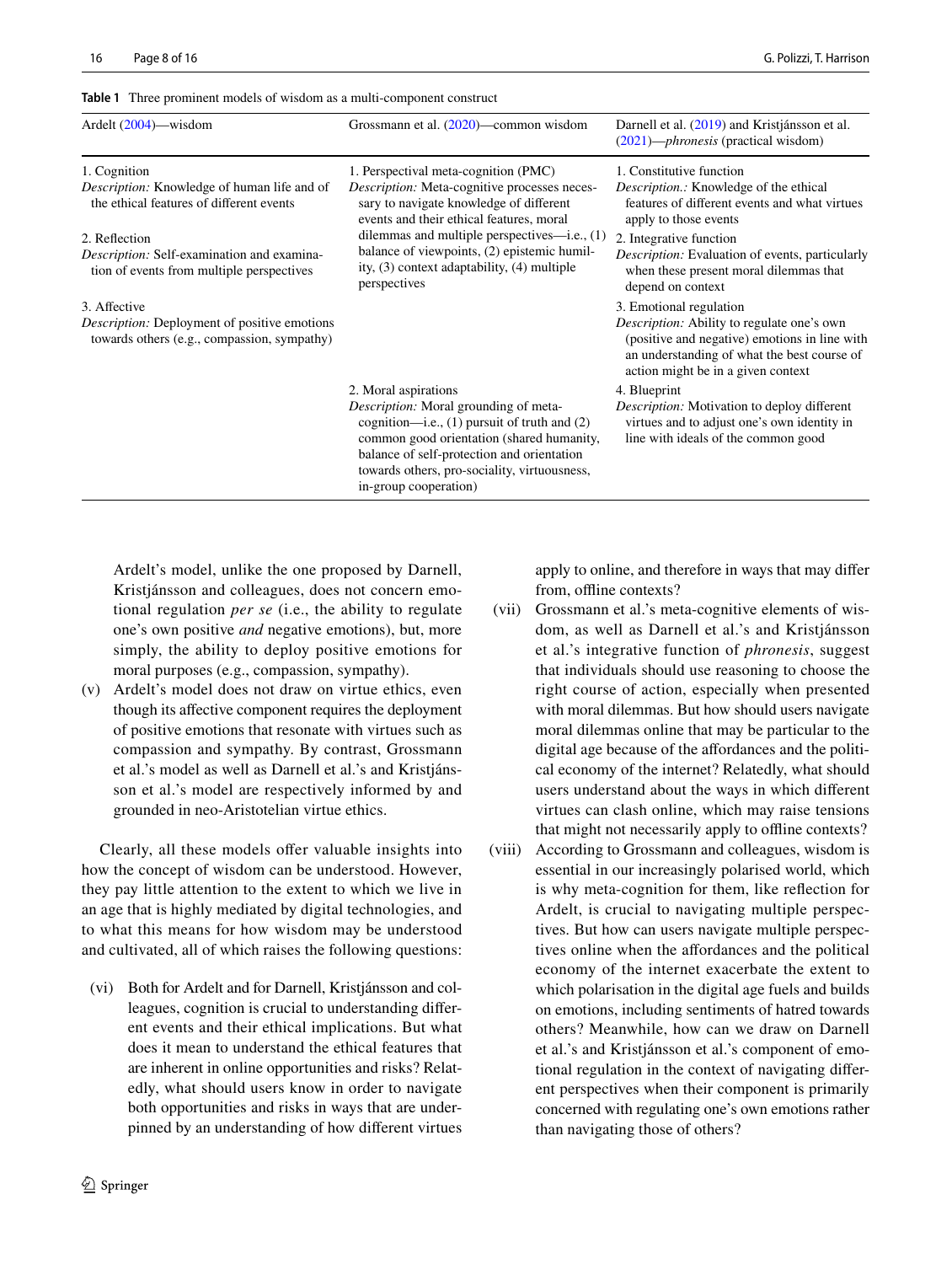(ix) Grossmann et al. as well as Darnell et al. and Kristiánsson et al. understand wisdom as incorporating moral aspirations that guide moral behaviour in line with ideals of the common good. But what type of expectations should users have of the digital age, of the ways in which users interact with one another, and of how the digital environment is designed and managed?

It is with these questions in mind that in the next section we build on the models above to propose a framework for understanding cyber-wisdom as a multi-component construct, and for how this can be cultivated in practice through formal education.

# **A framework for understanding cyber‑wisdom, and how this can be cultivated in practice, as a multi‑component construct**

The three prominent models reviewed above are concerned with wisdom, but not in relation to using digital technologies. Not only does this lacuna justify the need for the framework that we propose below, but such a need is made even more urgent by the extent to which empirical research concerned with digital technologies has under-explored the concept of wisdom. Promisingly, a few studies at the intersection of media studies and moral psychology have focused on moral decision-making online by examining, for instance, the extent to which users value good character or are conscious of and respond to moral dilemmas, relating, for example, to online privacy and security (Jackson et al., [2008;](#page-15-29) Mohammadnazar et al., [2019\)](#page-15-30). In addition, there is some research that has examined the extent to which low moral sensitivity corresponds to abusive behaviour online (Ge, [2020](#page-14-13); Zezulka & Seigfried-Spellar, [2016\)](#page-16-3). These studies have prioritised aspects that are relevant to wisdom in the digital age—aspects that range from how users deal with moral dilemmas to their moral sensitivity. However, they have under-explored wisdom as an overarching concept or how this can be understood or cultivated in practice.

This section therefore proposes a framework that aspires to conceptualise cyber-wisdom, and how this can be taught in the classroom, as a multi-component construct. While both the conceptual and practical dimensions of each component of cyber-wisdom are summarised in Table [2,](#page-10-0) in the text that follows we unpack the conceptual dimension of each component by building on the models reviewed above in ways that are mindful of the nature of the digital age. At the same time, we draw on character education literature and practice—and, in particular, on the work of the Jubilee Centre [\(2017\)](#page-15-1) in relation to diferent aspects relating to the concept of virtue—in order to refect on the practical dimension of each component. In doing so, we focus on how cyber-wisdom may be taught in schools through different teaching delivery methods that match its diferent components. In other words, within each section below, we frst focus on the conceptual make-up of each component of cyber-wisdom by drawing on the models reviewed earlier in this article. Then, we draw on character education literature and practice to provide some directions as to how diferent teaching delivery methods could be used in the classroom across diferent key stages in order to teach each component of cyber-wisdom.

There is growing interest among researchers of moral and character education in how wisdom should be taught in schools, with some emphasis on the role of educators, teaching materials and diferent learning environments in the context of promoting wisdom through formal education (see, e.g., Huynh & Grossmann, [2020](#page-15-20)). It should be clarifed, however, that the lack of a cohesive approach to wisdom as a multi-component construct makes it challenging to identify how to teach it in practice. Furthermore, research and practice promoting not just wisdom but, more specifcally, cyber-wisdom education is still in infancy. Indeed, besides a school intervention that is currently being rolled out by the Jubilee Centre  $(2021)$  $(2021)$  with a view to evaluating the effectiveness of a cyber-wisdom education programme across secondary schools in England, the notion of cyber-wisdom, as discussed earlier, is marginal within formal education, as is its overlap with digital citizenship education (Harrison & Polizzi, [2021;](#page-15-31) Polizzi & Harrison, [2020\)](#page-16-8). Designed and evaluated by the Jubilee Centre, the school intervention that is currently being implemented in England is one of the very frst attempts to measure the efectiveness of a school programme that aims at cultivating the diferent components of cyber-wisdom among 13–16-year-old students. As a result, when it comes to the practical dimension of each component of cyber-wisdom, what follows in this section is simply a sketch of how cyber-wisdom could be taught in the classroom as a multi-component construct. Informed by character education literature and practice, our suggestions below, although preliminary at this stage, resonate with the format used for the cyber-wisdom education programme.

#### **Cyber‑wisdom literacy**

Embedded primarily within cognition, this component refers to an understanding of diferent virtues such as compassion and honesty as well as of the contexts and ways in which such virtues apply to, and can be deployed in, the digital age. To a large extent, the implications for wisdom inherent in this component resonate (1) with Ardelt's ([2004\)](#page-14-2) component of cognition, which consists of knowledge of human life and events, (2) with Grossmann et al.'s ([2020](#page-15-4)) component of PMC, particularly in relation to the role that cognition plays, in the form of knowledge of diferent events, as the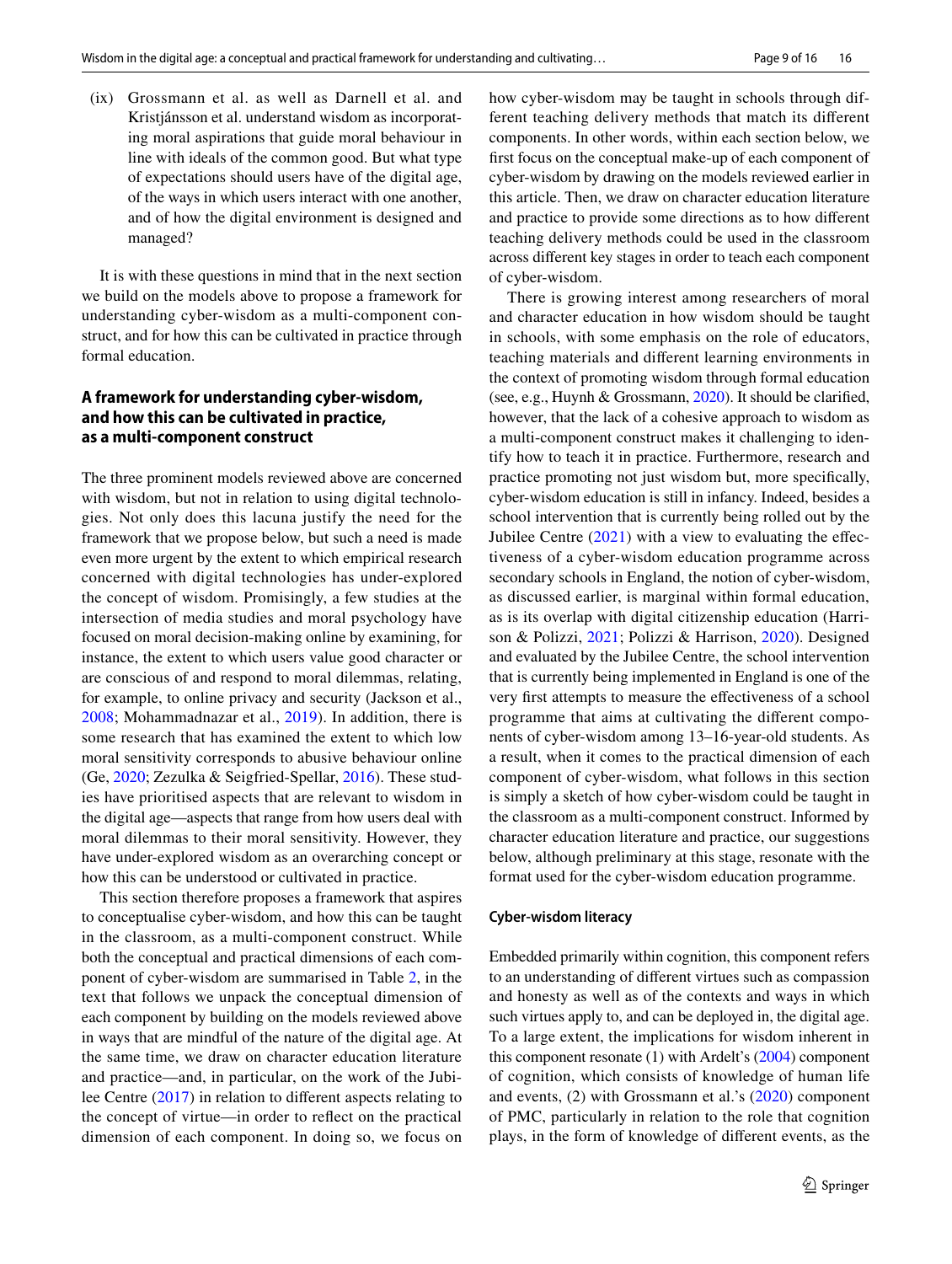<span id="page-10-0"></span>

| Description<br>1. Cyber-wisdom literacy<br>Component |                                                                                                                                                                                                                                                                                                                                                                                                    |                                                                                                                                                                                                                                                                                                                                                                                                                                                                                                         |                                                                                                                                                                                                                                                                                                                                                                                                                                                                                                                                                    |
|------------------------------------------------------|----------------------------------------------------------------------------------------------------------------------------------------------------------------------------------------------------------------------------------------------------------------------------------------------------------------------------------------------------------------------------------------------------|---------------------------------------------------------------------------------------------------------------------------------------------------------------------------------------------------------------------------------------------------------------------------------------------------------------------------------------------------------------------------------------------------------------------------------------------------------------------------------------------------------|----------------------------------------------------------------------------------------------------------------------------------------------------------------------------------------------------------------------------------------------------------------------------------------------------------------------------------------------------------------------------------------------------------------------------------------------------------------------------------------------------------------------------------------------------|
|                                                      |                                                                                                                                                                                                                                                                                                                                                                                                    | Builds on models of wisdom                                                                                                                                                                                                                                                                                                                                                                                                                                                                              | Builds on character education literature and practice                                                                                                                                                                                                                                                                                                                                                                                                                                                                                              |
|                                                      | the contexts and ways in which different virtues<br>apply to, and can be deployed in, the digital age<br>such as compassion and honesty as well as of<br>Understanding of the nature of different virtues                                                                                                                                                                                          | (2021) constitutive function of <i>phronesis</i> (under-<br>Ardelt's (2004) wisdom component of cognition<br>• Darnell et al.'s $(2019)$ and Kristjánsson et al.'s<br>of PMC (meta-cognition necessary to navigate<br>$\bullet$ Grossmann et al.'s (2020) wisdom component<br>standing of different events and what virtues<br>(knowledge of human life and events)<br>knowledge of different events)<br>apply to those events)                                                                         | 2014a; Carr & Harrison, 2015) aimed at encourag-<br>different virtues entail and how these apply to, and<br>$\bullet$ Jubilee Centre's (2017) concept of virtue literacy<br>ing students to develop an understanding of what<br>(knowledge of different virtues and when these<br>$\bullet$ Narratives and stories (see, e.g., Arthur et al.,<br>can be deployed within, online contexts<br>To be taught through:<br>may be needed)                                                                                                                |
| 2. Cyber-wisdom reasoning                            | Evaluation of, and ability to prioritise, different<br>when these clash<br>virtues online, particularly<br>depending on context                                                                                                                                                                                                                                                                    | (2021) integrative function of phronesis (evalua-<br>• Darnell et al.'s (2019) and Kristjánsson et al.'s<br>of PMC (meta-cognition necessary to navigate<br>· Grossmann et al.'s (2020) wisdom component<br>tion of events that present dilemmas)<br>dilemmas)                                                                                                                                                                                                                                          | · Jubilee Centre's (2017) concept of virtue reasoning<br>2018; Hedayati-Mehdiabadi et al., 2020) aimed at<br>(deliberation aimed at choosing which virtues to<br>$\bullet$ Classroom discussions (see, e.g., Harrison et al.,<br>encouraging students to evaluate possible dilem-<br>mas online both hypothetically and in relation to<br>deploy depending on context)<br>their own online experiences<br>To be taught through:                                                                                                                    |
| 3. Cyber-wisdom self-reflection                      | depending on context,<br>(1) awareness of one's own biases and how these<br>tions (e.g., when experiencing ethical dilemmas<br>that are grounded in<br>Reflection on the moral dimensions of one's own<br>can clash with the perspectives of others, and<br>(2) the ability (a) to regulate one's own emo-<br>experiences online in ways<br>online) and (b) to navigate,<br>the emotions of others | phronesis (ability to regulate one's own emotions<br>of PMC (meta-cognition necessary to navigate<br>• Darnell et al.'s $(2019)$ and Kristjánsson et al.'s<br>tion (self-examination of events from multiple<br>· Grossmann et al.'s (2020) wisdom component<br>in line with an understanding of what the best<br>· Ardelt's (2004) wisdom component of reflec-<br>course of action might be in a given context)<br>(2021) emotional regulation component of<br>multiple perspectives)<br>perspectives) | $\bullet$ Journals and diaries (see, e.g., Arthur et al., 2014b,<br>ences, the extent to which these are driven by emo-<br>Arthur et al., 2016) aimed at encouraging students<br>that are mindful of one's own biases as well as the<br>$\bullet$ Jubilee Centre's (2017) concept of virtue emotion<br>tions, and how the latter can be regulated in ways<br>to write about and reflect on their online experi-<br>(navigating emotions associated with different<br>perspectives and emotions of other users<br>To be taught through:<br>virtues) |
| 4. Cyber-wisdom motivation                           | Desire to act online on different virtues in line with<br>a vision of the digital world that is underpinned<br>by principles of the common good                                                                                                                                                                                                                                                    | · Grossmann et al.'s (2020) wisdom component of<br>(2021) blueprint component of phronesis (moti-<br>vation necessary to adjust one's own identity in<br>• Darnell et al.'s (2019) and Kristjánsson et al.'s<br>moral aspirations (common good orientation)<br>line with their vision of the common good)                                                                                                                                                                                               | $\bullet$ Jubilee Centre's (2017) concepts of virtue identity<br>encouraging students to develop and draw on their<br>role models (see. e.g., Zagzebski, 2017) aimed at<br>(a commitment to deploying virtues) and virtue<br>• Stories and discussions about exemplars and<br>moral motivation within online contexts<br>motivation (a desire to act on virtues)<br>To be taught through:                                                                                                                                                          |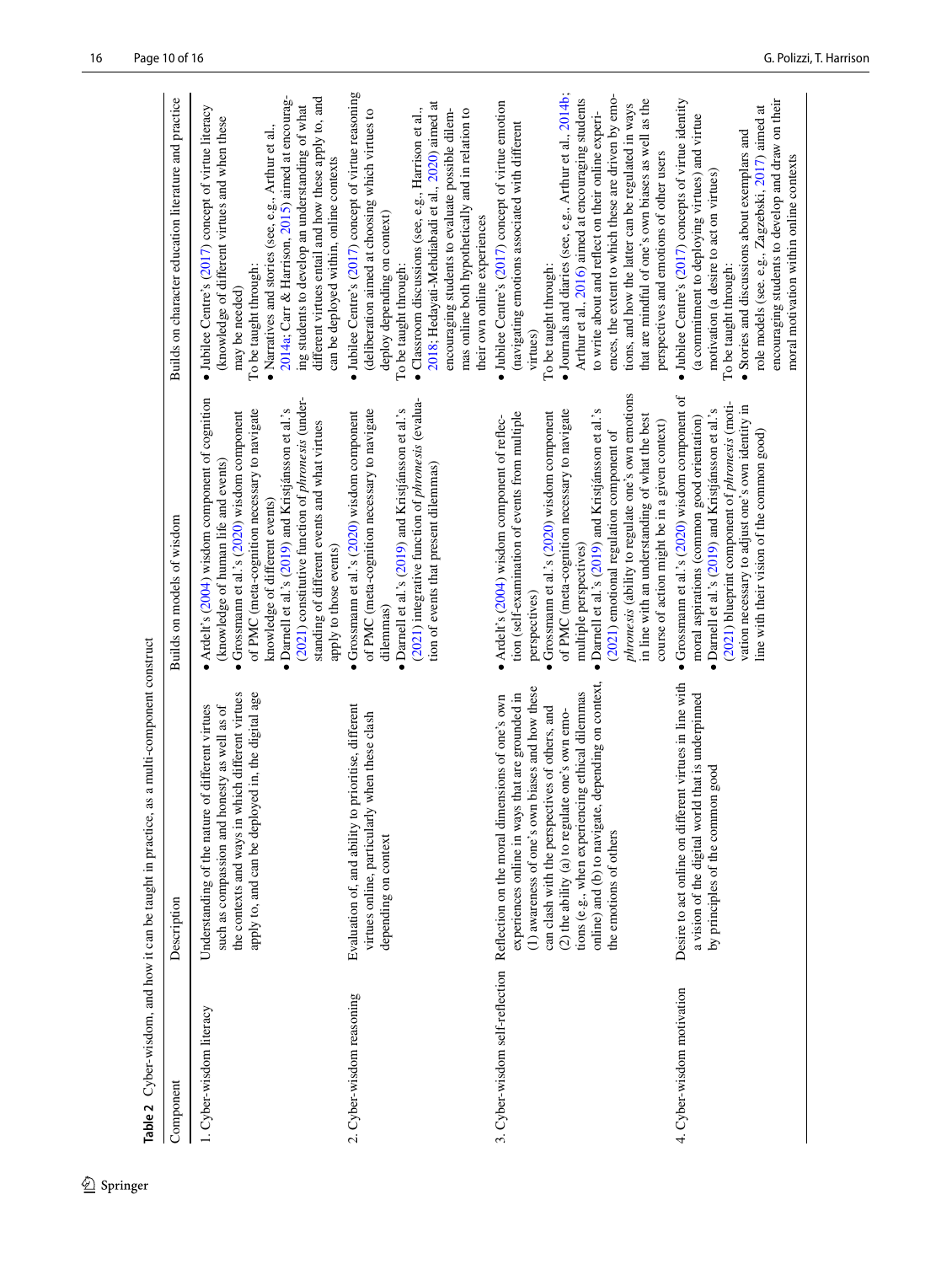foundation of the meta-cognitive processes that are crucial to navigating such knowledge, and (3) with Darnell et al.'s ([2019](#page-14-3)) and Kristjánsson et al.'s ([2021](#page-15-6)) constitutive function of *phronesis*, which requires the use of cognition for understanding what virtues apply to diferent events. Unlike these models, however, cyber-wisdom literacy is concerned specifcally with the digital age. As argued above, the internet amplifes online risks, including, for instance, online abuse and misinformation, because of its affordances (e.g., in terms of connectivity and anonymity), and because of the libertarian ethos that underpins the extent to which search engines and online platforms are under-regulated.

However, the internet is also a force for good that presents considerable advantages (e.g., for learning, socialisation and participation). As a result, on the one hand cyberwisdom literacy requires an understanding of the virtues that are relevant to diferent online contexts. This may include, for instance, appreciating the importance of showing compassion to users who receive negative comments on social media, or of producing and disseminating online one's own views in line with principles of integrity and respect for others. On the other hand, such an understanding needs to be mindful of the ways in which diferent virtues can be deployed in ways that maximise online opportunities while minimising online risks. That is, possessing cyberwisdom literacy means to understand not only 1) the nature of multiple virtues online, but also 2) the ethical dimensions of online opportunities and risks and, ultimately, 3) how multiple virtues can be acted upon in ways that preserve a balance between taking advantage of online opportunities and avoiding or coping with online risks. This may include, for example, understanding the value of accessing a wide range of information online in ways that are underpinned by virtuous curiosity, while reducing the spread of online misinformation, which is amplifed by digital technologies, by sharing or producing content in ways that are honest.

Teaching cyber-wisdom literacy could rely, for instance, on the use of narratives and stories, so as to encourage students to develop an understanding of the role of diferent virtues online. As such, this component resonates with how the concept of virtue literacy (i.e., knowledge and understanding of diferent virtues, and of when these may be needed) may be taught in the classroom, according to the Jubilee Centre [\(2017\)](#page-15-1). Indeed, as in the case of virtue literacy, which is an aspect that is central to the concept of virtue, the benefts of this method for teaching moral character are well-documented (see, for example, Arthur et al., [2014a;](#page-14-14) Carr & Harrison, [2015\)](#page-14-15). This means that teachers could use, for example, real stories of virtuous practice based on online opportunities (e.g., online communities working together in the name of solidarity) as well as stories of online abuse, or of other online risks such as plagiarism, in order to teach students about the importance of possessing and showing online diferent virtues, from empathy and compassion to honesty and respect for others. Relatedly, what this also means is that cyber-wisdom literacy could be taught alongside the teaching of digital literacy, understood not just as practical digital skills and the critical ability to evaluate online content, but also as an understanding of the digital environment, along with the advantages and disadvantages that the internet presents both in general and for civic life (Polizzi, [2020,](#page-16-14) [2021](#page-16-15)).

#### **Cyber‑wisdom reasoning**

This component, which is grounded in meta-cognition, refers to the ability to evaluate and prioritise diferent virtues online, especially when these clash depending on context. As such, it builds (1) on Grossmann et al.'s ([2020\)](#page-15-4) component of PMC, particularly in relation to its importance for navigating moral dilemmas, and (2) on Darnell et al.'s ([2019\)](#page-14-3) and Kristjánsson et al.'s ([2021\)](#page-15-6) integrative function of *phronesis*, which is concerned with the evaluation of events, especially when these present moral dilemmas that are based on the clash of two or more virtues. However, unlike their models of wisdom, cyber-wisdom reasoning is grounded in the recognition that moral dilemmas online may be exacerbated both by the afordances and by the political economy of the internet. Examples of such dilemmas may include accessing information free of charge versus observing copyright laws, which may be particularly constraining for users with limited fnancial resources, or whether or not to show respect, or even compassion, for users who show abusive traits on platforms like Facebook.

Social media platforms afford users the ability to disguise their identities more easily, to post negative comments with little scrutiny, and to respond to online abuse with limited repercussions beyond blocking or reporting users. Possessing cyber-wisdom reasoning relies therefore on the ability to (1) deal with the ethical implications of online contexts, (2) choose between multiple virtues online, and (3) factor in whether and how experiencing moral dilemmas online may involve scenarios that are specifc to using the internet. This means that users can only exercise cyber-wisdom reasoning as long as they account for the ways in which dealing with moral dilemmas may be different online than offline. This, in turn, suggests that drawing on past experiences offline may be helpful for making informed decisions online only to a limited extent. In other words, in order to deploy cyberwisdom reasoning, users need to draw primarily on their experience of using digital technologies, while adapting to the extent to which these are constantly evolving, especially in terms of their affordances.

A useful way to teach cyber-wisdom reasoning could be to have classroom discussions aimed at encouraging students to evaluate online dilemmas both hypothetically and, in ways that tap into their experiences of informal learning,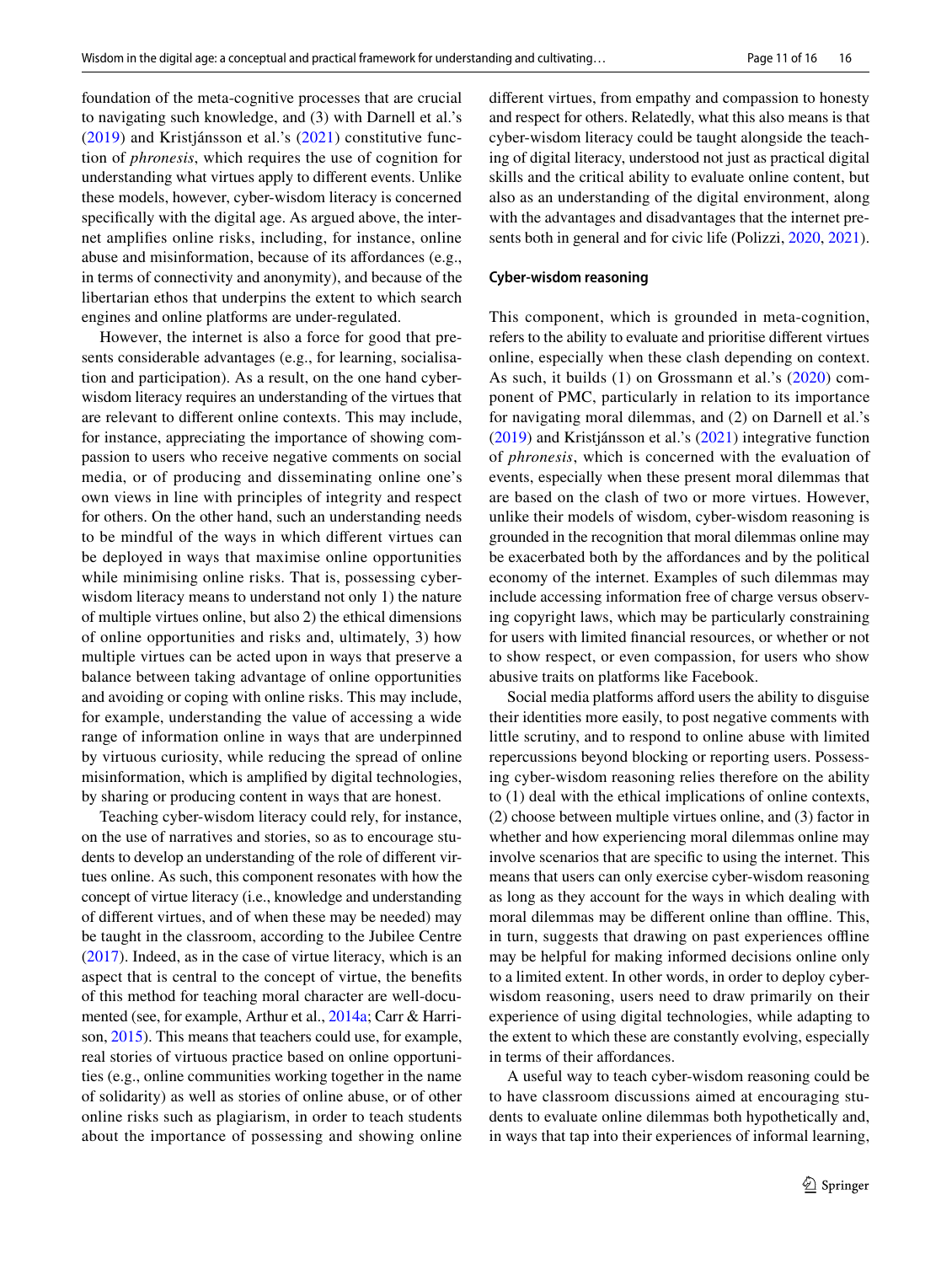in relation to their own online engagement beyond the classroom. Conceived in this way, this component echoes how the concept of virtue reasoning (i.e., deliberation aimed at choosing which virtues to deploy depending on context) may be cultivated in practice via formal education (Jubilee Centre, [2017](#page-15-1)). Indeed, we know from character education research that asking students to explore and discuss ethical dilemmas contributes to their ability to use moral reasoning to evaluate multiple scenarios and choose the best course of action in a given situation (Harrison et al., [2018](#page-15-32); Hedayati-Mehdiabadi et al., [2020](#page-15-33)).

#### **Cyber‑wisdom self‑refection**

This is the component of cyber-wisdom that is most distinct about our framework. Lying at the intersection of metacognition and afect, cyber-wisdom self-refection refers to the ability to refect on the moral dimensions of one's own experiences online in ways that are grounded in (1) awareness of one's own biases and how these can clash with the perspectives of others, and (2) the ability (a) to regulate one's own emotions (e.g., when experiencing moral dilemmas online) and (b) to navigate, depending on context, the emotions of others. Conceived as such, the frst aspect of this component builds on Ardelt's ([2004\)](#page-14-2) component of refection, understood as the self-examination of events from multiple perspectives, which applies also to Grossmann et al.'s [\(2020\)](#page-15-4) component of PMC. Meanwhile, the second aspect of this component builds on Darnell et al.'s ([2019](#page-14-3)) and Kristjánsson et al.'s [\(2021\)](#page-15-6) emotional regulation component of *phronesis*, which refers to the ability to regulate one's own emotions in line with an understanding of what the best course of action might be in a given context. However, whilst Ardelt's model is valuable for conceiving of refection as a form of meta-cognition that sits between cognition and afect, her afective component is limited to the ability to deploy positive emotions for moral purposes. By contrast, while Grossmann et al.'s model is oblivious to afect, cyber-wisdom self-refection, like Darnell et al.'s and Kristjánsson et al.'s component of emotional regulation, is concerned with the process of navigating both positive and negative emotions. At the same time, it suggests that such a process, when it comes to using digital technologies, needs to operate in tandem with the task of understanding multiple perspectives.

This is because, as argued earlier in this article, both the afordances of the internet and the ways in which internet corporations operate exacerbate online risks that build on and fuel diferent perspectives and emotions among individuals as well as communities. Such emotions may include, for instance, hatred and distress, underpinning, respectively, perpetrators' and victims' experiences of online abuse as well as fear towards others and distrust in institutions fuelling both the polarisation of public debate and spread of misinformation online. As a result, this component, which is mindful of the nature of the digital age, prescribes that users need to be able to (1) refect on their own biases and regulate their own emotions when dealing with moral dilemmas online (e.g., when managing feelings of empathy or anger in the context of interacting with users who show abusive traits), and, at the same time, (2) navigate the emotions of others within online settings in which their own biases might clash with the perspectives of others (e.g., within online contexts of public debate afected by polarisation fuelled by sentiments of hatred).

Cyber-wisdom self-refection could be taught by asking students to keep journals and diaries, which is a method that is particularly valuable for encouraging students to develop character through self-refection on their own practices and experiences (Arthur et al., [2016\)](#page-14-17). As such, this component resonates with how the concept of virtue emotions (i.e., the practice of navigating emotions associated with diferent virtues) may be taught in the classroom, as discussed by the Jubilee Centre ([2017\)](#page-15-1). More specifcally, in order to cultivate this component of cyber-wisdom, students could be asked to write about and refect on the moral implications of their online experiences, on the extent to which these are driven by diferent emotions, and whether, and if so how, they manage to regulate their emotions in ways that are mindful of their own biases as well as of the perspectives and emotions of other users.

#### **Cyber‑wisdom motivation**

This component refers to a desire to act online on diferent virtues in line with ideals of the digital world that are underpinned by principles of the common good. Defned as such, it builds on (1) Grossmann et al.'s [\(2020](#page-15-4)) component of moral aspirations, particularly when understood as an orientation towards the common good, and (2) Darnell et al.'s [\(2019\)](#page-14-3) and Kristjánsson et al.'s [\(2021\)](#page-15-6) blueprint component of *phronesis*, which consists of the motivation necessary to adjust one's own identity in line with ideals of the common good. Unlike their models of wisdom, however, this component is concerned with the digital age. That is, it is mindful of the afordances and the political economy of the internet, which, as discussed above, exacerbate online risks such as online abuse and polarisation. This means that users' moral aspirations could include, for instance, expecting users to interact online in honest and compassionate ways, expecting online communities to engage in public debate in ways that enable them to voice their own diferent concerns while also respecting a certain degree of civility (which is crucial to the functioning of democracy), or expecting internet corporations and policymakers to make more efforts to tackle online risks in line with virtuous principles of transparency,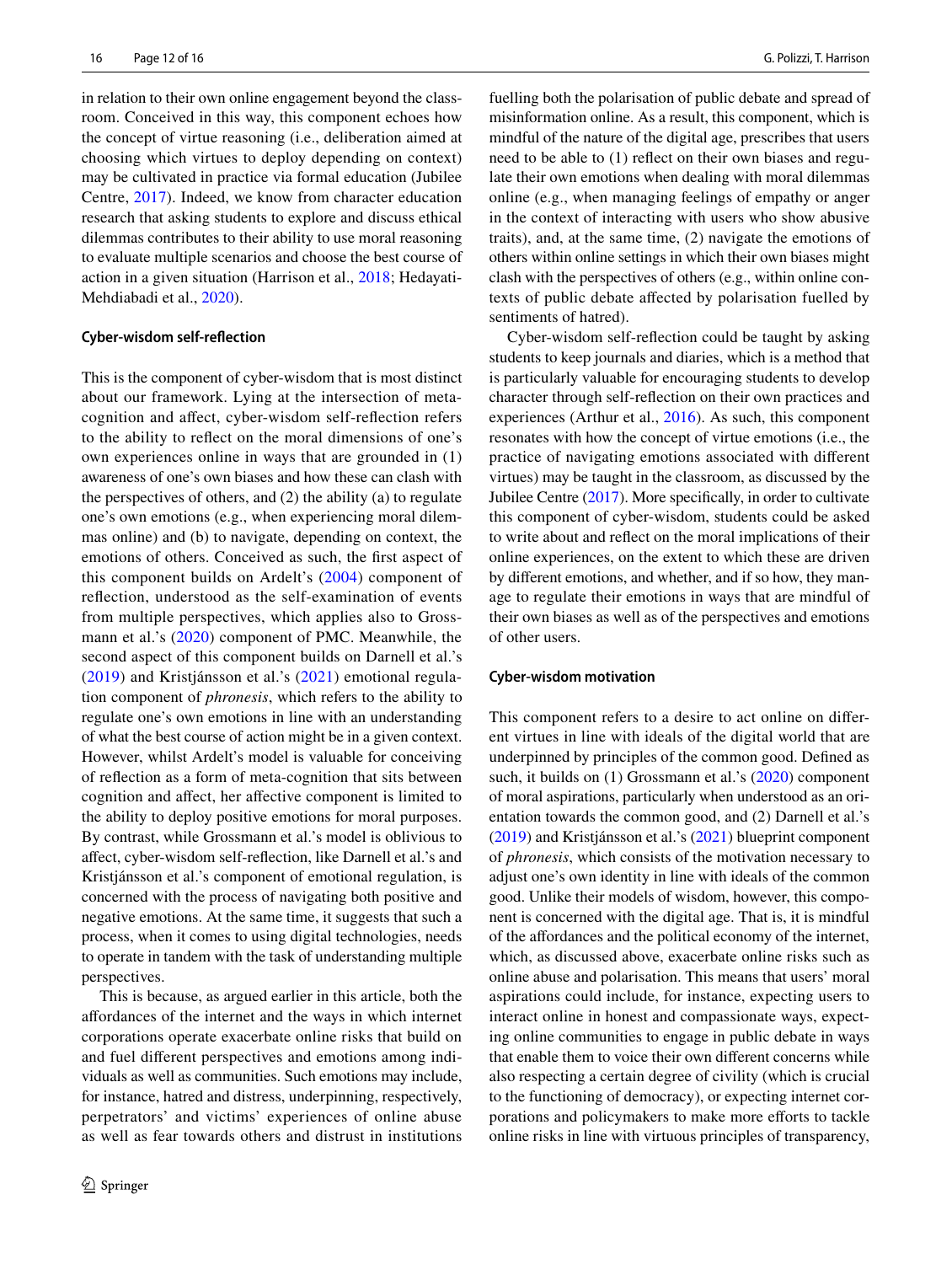accountability and social justice. In short, cyber-wisdom motivation is crucial to the moral identity of users insofar as it provides them with a set of aspirations that are important to their own sense of self and that operate in tandem with the other components of cyber-wisdom. Such aspirations are essential for guiding users' moral behaviour on the internet in line with normative ideals of how this should be used from a user perspective and managed collectively to facilitate human fourishing.

With this in mind, cyber-wisdom motivation could be taught through the use of stories and discussions about exemplars and role models aimed at encouraging students both to develop, through admiration and emulation, and to deploy moral aspirations that relate to the internet and apply to diferent online contexts. Conceived in this way, this component echoes how the concepts of virtue identity (i.e., a commitment to deploying virtues) and of virtue motivation (i.e., a desire to act on virtues) may be taught in practice in the classroom (Jubilee Centre, [2017](#page-15-1)). Indeed, the benefts of using this teaching method for promoting character and moral education are well-established (see, e.g., Zagzebski, [2017](#page-16-13)). This means that teachers could draw, for instance, on exemplars of online activism who have been committed to campaigning against cyberbullying, including activists such as Lizzie Velasquez.

# **Conclusions**

This article proposes a framework for understanding wisdom, and how this can be cultivated via formal education, in the digital age. The internet presents not just opportunities but also risks, which undermine human fourishing and make it essential for users to use the internet wisely and responsibly. Amplifed by the afordances and the political economy of the internet, these risks build on and fuel a range of different perspectives and emotions—from hatred and distress, respectively underpinning perpetrators' and victims' experiences of online abuse, to fear towards others and distrust in institutions, feeding, in turn, into polarisation and the spread of misinformation online. After reviewing three prominent models of wisdom that are grounded primarily in moral psychology (i.e., Ardelt, [2004](#page-14-2); Grossmann et al., [2020\)](#page-15-4) and in moral philosophy (i.e., Darnell et al., [2019](#page-14-3); Kristjánsson et al.'s, [2021\)](#page-15-6), this article has proposed a new framework for understanding and promoting cyber-wisdom as a fourcomponent construct. Each component has both conceptual and practical implications. Conceptually, it has implications for understanding wisdom in ways that build on the models above but apply specifcally to the digital age. Practically, informed by character education literature and practice, it suggests how cyber-wisdom can be taught in the classroom through diferent teaching methods that are appropriate to its diferent components.

Indebted to neo-Aristotelian virtue ethics, our framework suggests that cyber-wisdom—the quality of being able to do the right thing, at the right time when using the internet functions as a meta-virtue that coordinates all other virtues. Meanwhile, informed by the models above, it suggests that cyber-wisdom should incorporate four components: (1) cyber-wisdom literacy, (2) cyber-wisdom reasoning, (3) cyber-wisdom self-refection, and (4) cyber-wisdom motivation. According to the framework, cyber-wisdom literacy, which requires an understanding of the nature of diferent virtues within online contexts, may be cultivated in the classroom through narratives and stories. Cyber-wisdom reasoning, which may be taught though the use of classroom discussions, relies on the ability to evaluate and prioritise diferent virtues online, particularly when these clash depending on context. Cyber-wisdom self-refection, which may be developed by encouraging students to keep journals and diaries, consists of refection on the moral dimensions of one's own experiences online. This type of refection is grounded both in awareness of one's own biases vis-à-vis the perspectives of others, and in the ability to regulate one's own emotions and to navigate those of others. Finally, cyberwisdom motivation, which may be cultivated in schools through the use of stories and discussions about exemplars and role models, refers to a desire to act online on diferent virtues in line with ideals of the common good.

On the one hand, these four components of cyber-wisdom difer from the models above insofar as they are concerned with the use of digital technologies—and, more specifcally, with navigating both online opportunities and risks. On the other hand, a particularly distinct feature of our framework lies in its component of cyber-wisdom self-refection, which sits between meta-cognition and emotional regulation. Inasmuch as the internet exacerbates online risks that are deeply grounded in afect, the framework suggests that users need not only to refect on their own biases and on the perspectives of others, but also to regulate their own emotions (e.g., when experiencing moral dilemmas online) as well as those of others in ways that are contextually sensitive.

In terms of future directions, the framework has both research and practical implications. First of all, while it requires empirical testing across diferent educational contexts and among diferent age groups, it invites wisdom researchers both within moral psychology and within moral philosophy to consider more closely whether, to what extent and in what ways meta-cognition and afect are intertwined within processes of moral decision-making online. Second, it invites researchers of moral education to focus more closely on how wisdom should be cultivated via formal education in the digital age. Third, it has implications for research on digital citizenship education. As argued above,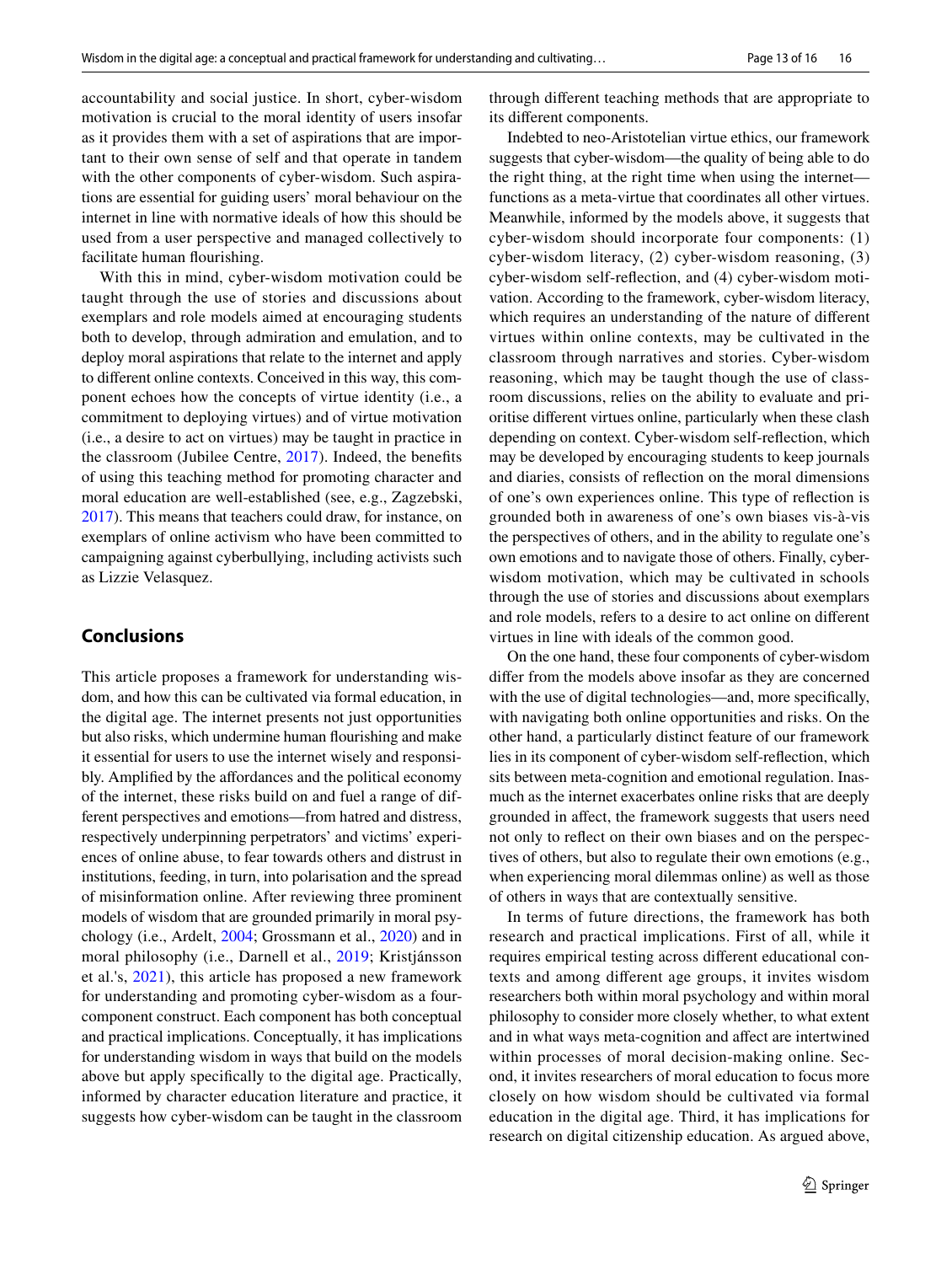this is concerned with the teaching of how to use digital technologies responsibly, which is why more research is needed on its intersection with cyber-wisdom education (see, for example, Harrison & Polizzi, [2021\)](#page-15-31).

In terms of practical implications, the framework invites educationalists and policymakers within diferent countries to promote cyber-wisdom and its four components via national curricula. Relatedly, it suggests that teaching resources and teacher training should also be designed in order to support educators in cultivating cyber-wisdom. Finally, while this article is primarily concerned with the extent to which users engage wisely with digital technologies, and with the role of educators in shaping students' online engagement, the framework proposed here should be promoted as part of a more holistic approach to re-imagining the digital environment. Such an approach requires diferent actors—including, besides educators, parents as well as governments and internet corporations—to share responsibility in terms of not just educating users but also redesigning and better regulating the digital environment. This is why further research is needed on the ways in which the framework presented in this article does not just promote human flourishing online by placing responsibility on users and educators, but does so as part of a collective endeavour.

**Acknowledgements** This study was conducted as part of the Cultivating Cyber-*Phronesis* project undertaken by the Jubilee Centre for Character and Virtues—a project that is part of the Jubilee Centre's Celebration Britain programme, funded by the John Templeton Foundation. The authors would like to thank the Foundation for funding the programme, as well as Professor James Arthur and Professor Kristján Kristjánsson for their useful comments on an earlier version of this article.

**Funding** This work was supported by the John Templeton Foundation.

#### **Declarations**

**Conflict of interest** The authors have no conficts of interest to disclose.

**Open Access** This article is licensed under a Creative Commons Attribution 4.0 International License, which permits use, sharing, adaptation, distribution and reproduction in any medium or format, as long as you give appropriate credit to the original author(s) and the source, provide a link to the Creative Commons licence, and indicate if changes were made. The images or other third party material in this article are included in the article's Creative Commons licence, unless indicated otherwise in a credit line to the material. If material is not included in the article's Creative Commons licence and your intended use is not permitted by statutory regulation or exceeds the permitted use, you will need to obtain permission directly from the copyright holder. To view a copy of this licence, visit <http://creativecommons.org/licenses/by/4.0/>.

#### **References**

- <span id="page-14-2"></span>Ardelt, M. (2004). Wisdom as expert knoweldge system: A critical review of a contemporary operationalization of an ancient concept. *Human Development, 47*(5), 257–285. [https://doi.org/10.](https://doi.org/10.1159/000079154) [1159/000079154](https://doi.org/10.1159/000079154)
- <span id="page-14-14"></span>Arthur, J., Harrison, T., Carr, D., Kristjánsson, K., Davidson, I., Hayes, D., & Higgins, J. (2014a). *Knightly virtues: Enhancing virtue literacy through stories*. Jubilee Centre for Character and Virtues, University of Birmingham. [http://epapers.bham.ac.uk/1946/1/](http://epapers.bham.ac.uk/1946/1/KnightlyVirtuesReport.pdf) [KnightlyVirtuesReport.pdf](http://epapers.bham.ac.uk/1946/1/KnightlyVirtuesReport.pdf)
- <span id="page-14-16"></span>Arthur, J., Harrison, T., Kristjánsson, K., Davidson, I., Hayes, D., & Higgins, J. (2014b). *My character: Enhancing future-mindness in young people*. Jubilee Centre for Character and Virtues, University of Birmingham. [https://www.jubileecentre.ac.uk/userfiles/](https://www.jubileecentre.ac.uk/userfiles/jubileecentre/pdf/My%20Character%20PDFs/My%20Character%20pdf%20final.pdf) [jubileecentre/pdf/My%20Character%20PDFs/My%20Character%](https://www.jubileecentre.ac.uk/userfiles/jubileecentre/pdf/My%20Character%20PDFs/My%20Character%20pdf%20final.pdf) [20pdf%20fnal.pdf](https://www.jubileecentre.ac.uk/userfiles/jubileecentre/pdf/My%20Character%20PDFs/My%20Character%20pdf%20final.pdf)
- <span id="page-14-17"></span>Arthur, J., Kristjánsson, K., Harrison, T., Sanderse, W., & Wright, D. (2016). *Teaching character and virtue in schools*. Routledge.
- <span id="page-14-8"></span>Baltes, P. B., & Smith, J. (2008). The fascination of wisdom: Its nature, ontogeny, and function. *Perspectives on Psychological Science, 3*(1), 56–64.<https://doi.org/10.1111/j.1745-6916.2008.00062.x>
- <span id="page-14-11"></span>Baltes, P. B., & Staudinger, U. M. (2000). Wisdom: A metaheuristic (pragmatic) to orchestrate mind and virtue toward excellence. *American Psychologist, 55*, 122–136. [https://doi.org/10.1037//](https://doi.org/10.1037//0003-066x.55.1.122) [0003-066x.55.1.122](https://doi.org/10.1037//0003-066x.55.1.122)
- <span id="page-14-10"></span>Blasi, A. (1983). Moral cognition and moral action: A theoretical perspective. *Developmental Review, 3*(2), 178–210. [https://doi.org/](https://doi.org/10.1016/0273-2297(83)90029-1) [10.1016/0273-2297\(83\)90029-1](https://doi.org/10.1016/0273-2297(83)90029-1)
- <span id="page-14-5"></span>Campbell, M. (2005). Cyber-bullying: An old problem in a new guise? *Australian Journal of Guidance and Counseling, 15*(1), 68–76. <https://doi.org/10.1375/ajgc.15.1.68>
- <span id="page-14-15"></span>Carr, D., & Harrison, T. (2015). *Educating character through stories*. Imprint Academic.
- <span id="page-14-6"></span>Christopherson, K. M. (2007). The positive and negative implications of anonymity in Internet social interactions. *Computers in Human Behavior, 23*(6), 3038–3056. [https://doi.org/10.1016/j.chb.2006.](https://doi.org/10.1016/j.chb.2006.09.001) [09.001](https://doi.org/10.1016/j.chb.2006.09.001)
- <span id="page-14-7"></span>Dahlberg, L. (2010). Cyber-libertarianism 2.0: A discourse theory/ critical political examination. *Cultural Politics, 6*(3), 331–356. <https://doi.org/10.2752/175174310X12750685679753>
- <span id="page-14-3"></span>Darnell, C., Gulliford, L., Kristjánsson, K., & Paris, P. (2019). Phronesis and the knowledge-action gap in moral psychology and moral education: A new synthesis? *Human Development, 62*(3), 101–129.<https://doi.org/10.1159/000496136>
- <span id="page-14-1"></span>Dennis, M., & Harrison, T. (2020). Unique ethical challenges for the 21st century: Online technology and virtue education. *Journal of Moral Education*. [https://doi.org/10.1080/03057240.2020.17810](https://doi.org/10.1080/03057240.2020.1781071) [71](https://doi.org/10.1080/03057240.2020.1781071)
- <span id="page-14-0"></span>D'Errico, F., & Paciello, M. (2018). Online moral disengegament and hostile emotions in discussions on hosting immigrants. *Internet Research, 28*(5), 1313–1335. [https://doi.org/10.1108/](https://doi.org/10.1108/IntR-03-2017-0119) [IntR-03-2017-0119](https://doi.org/10.1108/IntR-03-2017-0119)
- <span id="page-14-9"></span>Fowers, B. (2005). Virtue and psychology: Pursuing excellence in ordinary practices. *Ameircan Psychological Association*. [https://doi.](https://doi.org/10.1037/11219-000) [org/10.1037/11219-000](https://doi.org/10.1037/11219-000)
- <span id="page-14-12"></span>Fowers, B., Carroll, J. S., Leonhardt, N. D., & Cokelet, B. (2020). The emerging science of virtue. *Perspectives on Psychological Science*.<https://doi.org/10.1177/1745691620924473>
- <span id="page-14-13"></span>Ge, X. (2020). Social media reduce users' moral sensitivity: Online shaming as a possible consequence. *Aggressive Behavior, 46*(5), 359–369.<https://doi.org/10.1002/ab.21904>
- <span id="page-14-4"></span>Gibson, J. J. (1979). *The Ecological approach to visual perception*. Houghton Mifin.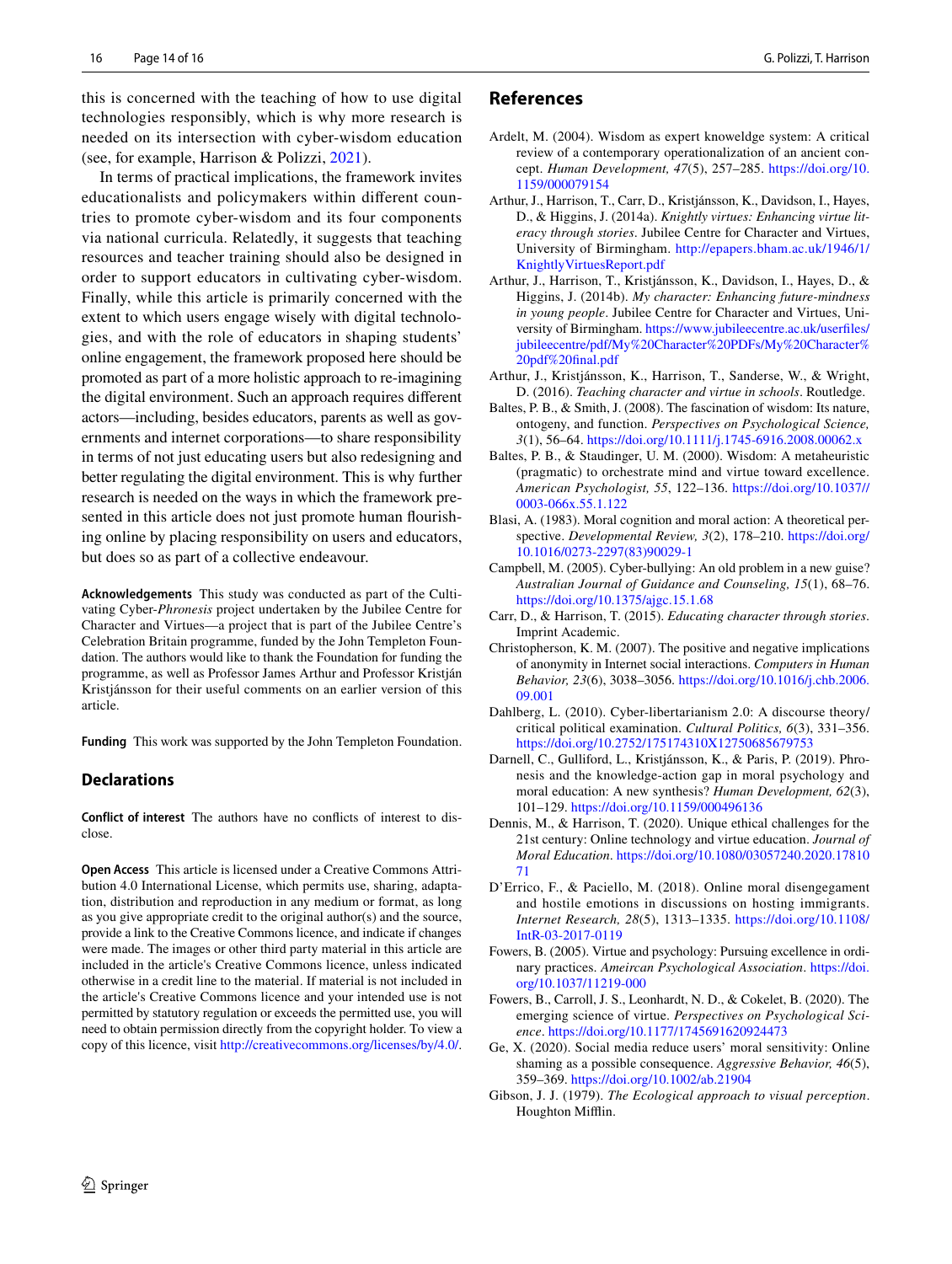- <span id="page-15-17"></span>Glück, J. (2009). The Important diference between psychologists' labs and real life: Evaluating the validity of models of wisdom. *Psychological Inquiry, 31*(2), 144–150. [https://doi.org/10.1080/](https://doi.org/10.1080/1047840X.2020.1750909) [1047840X.2020.1750909](https://doi.org/10.1080/1047840X.2020.1750909)
- <span id="page-15-19"></span>Gregory, M. (2009). Ethics education and the practice of wisdom. *Teaching Ethics, 9*(2), 105–130. [https://doi.org/10.5840/tej20](https://doi.org/10.5840/tej2009929) [09929](https://doi.org/10.5840/tej2009929)
- <span id="page-15-28"></span>Grossmann, I., Oakes, H., & Santos, H. C. (2019). Wise reasoning benefts from emodiversity, irrespective of emotional intensity. *Journal of Experimental Psychology: General, 148*(5), 805–823. <https://doi.org/10.1037/xge0000543>
- <span id="page-15-4"></span>Grossmann, I., Weststrate, N. M., Ardelt, M., Brienza, J. P., Dong, M., Ferrari, M., Fournier, M. A., Hu, C. S., Nusbaum, H. C., & Vervaeke, J. (2020). The science of wisdom in a polarized world: Knowns and unknowns. *Psychological Inquiry, 31*(2), 103–133. <https://doi.org/10.1080/1047840X.2020.1750917>
- <span id="page-15-23"></span>Haidt, J. (2001). The emotional dog and its rational tail: A social intutitionist approach to moral judgement. *Psychological Review, 108*(4), 814–834.<https://doi.org/10.1037/0033-295X.108.4.814>
- <span id="page-15-24"></span>Hardy, S. A., & Carlo, G. (2005). Identity as a source of moral motivation. *Human Development, 48*(4), 232–256. [https://doi.org/10.](https://doi.org/10.1159/000086859) [1159/000086859](https://doi.org/10.1159/000086859)
- <span id="page-15-15"></span>Harrison, T. (2016a). Cultivating cyber-phronesis: A new educational approach to tackle cyberbullying. *Pastoral Care in Education: An International Journal of Personal, Social and Emotional Development, 34*(4), 232–244. [https://doi.org/10.1080/02643944.2016.](https://doi.org/10.1080/02643944.2016.1202307) [1202307](https://doi.org/10.1080/02643944.2016.1202307)
- <span id="page-15-16"></span>Harrison, T. (2016b). Virtuous reality: Moral theory and research into cyber-bullying. *Ethics and Information Technology, 17*(4), 275– 283.<https://doi.org/10.1007/s10676-015-9382-9>
- <span id="page-15-0"></span>Harrison, T. (2021). *Thrive: How to cultivate character so your children can fourish online*. Robinson.
- <span id="page-15-32"></span>Harrison, T., Burns, E., & Moller, F. (2018). Teaching chracter: Cultivating virtue perception and virtue reasoning through the curriculum. *Educational Review, 72*(5), 617–634. [https://doi.org/10.](https://doi.org/10.1080/00131911.2018.1538937) [1080/00131911.2018.1538937](https://doi.org/10.1080/00131911.2018.1538937)
- <span id="page-15-31"></span>Harrison, T., & Polizzi, G. (2021). *A cyber-wisdom approach to digital citizenship: Insights from adolescents and parents*. The Jubilee Centre for Character and Virtues, University of Birmingham. [https://www.jubileecentre.ac.uk/userfiles/jubileecentre/pdf/news/](https://www.jubileecentre.ac.uk/userfiles/jubileecentre/pdf/news/ACyber-WisdomApproachtoDigitalCitizenshipEducation_Final.pdf) [ACyber-WisdomApproachtoDigitalCitizenshipEducation\\_Final.](https://www.jubileecentre.ac.uk/userfiles/jubileecentre/pdf/news/ACyber-WisdomApproachtoDigitalCitizenshipEducation_Final.pdf) [pdf](https://www.jubileecentre.ac.uk/userfiles/jubileecentre/pdf/news/ACyber-WisdomApproachtoDigitalCitizenshipEducation_Final.pdf)
- <span id="page-15-33"></span>Hedayati-Mehdiabadi, A., Huang, W. D., & Oh, E. G. (2020). Understanding students' ethical reasoning and fallacies through asynchronous online discussion: Lessons for teaching evaluation ethics. *Journal of Moral Education, 49*(4), 454–475. [https://doi.org/](https://doi.org/10.1080/03057240.2019.1662774) [10.1080/03057240.2019.1662774](https://doi.org/10.1080/03057240.2019.1662774)
- <span id="page-15-18"></span>Helson, R., & Srivastava, S. (2002). Creative and wise people: Similarities, diferences, and how they develop. *Personality and Social Psychology Bulletin, 28*(10), 1430–1440. [https://doi.org/10.1177/](https://doi.org/10.1177/014616702236874) [014616702236874](https://doi.org/10.1177/014616702236874)
- <span id="page-15-12"></span>Herjanto, H. (2013). Decision to commit piracy: The role of emotions and virtues (Doctoral thesis). Aukland University of Technology. <https://openrepository.aut.ac.nz/handle/10292/6964>
- <span id="page-15-14"></span>Hindman, M. (2018). *The internet trap: How the digital economy builds monopolies and undermines democracy*. Princeton University Press.
- <span id="page-15-7"></span>Hutchby, I. (2001). Technologies, texts and afordances. *Sociology, 35*(2), 441–456.<https://doi.org/10.1177/S0038038501000219>
- <span id="page-15-20"></span>Huynh, A. C., & Grossmann, I. (2020). A pathway for wisdom-focused education. *Journal of Moral Education, 49*(1), 9–29. [https://doi.](https://doi.org/10.1080/03057240.2018.1496903) [org/10.1080/03057240.2018.1496903](https://doi.org/10.1080/03057240.2018.1496903)
- <span id="page-15-29"></span>Jackson, L. A., Yong, Z., Qiu, Z., Kolenic, A., III., Fitzgerald, H., Harold, R., & von Eye, A. (2008). Cultural diferences in morality in the real and virtual worlds: A comparison of Chinese and U.S.

youth. *CyberPsychology & Behavior, 11*(3), 279–286. [https://doi.](https://doi.org/10.1089/cpb.2007.0098) [org/10.1089/cpb.2007.0098](https://doi.org/10.1089/cpb.2007.0098)

- <span id="page-15-8"></span>Jenkins, H., Shresthova, S., Gamber-Thompson, L., Kligler-Vilenchik, N., & Zimmerman, A. M. (Eds.). (2016). *By any media necessary: The new youth activism*. New York University Press.
- <span id="page-15-1"></span>Jubilee Centre for Character and Virtues. (2017). *A framework for character education*. University of Birmingham. [https://www.](https://www.jubileecentre.ac.uk/userfiles/jubileecentre/pdf/character-education/Framework%20for%20Character%20Education.pdf) [jubileecentre.ac.uk/userfiles/jubileecentre/pdf/character-educa](https://www.jubileecentre.ac.uk/userfiles/jubileecentre/pdf/character-education/Framework%20for%20Character%20Education.pdf) [tion/Framework%20for%20Character%20Education.pdf](https://www.jubileecentre.ac.uk/userfiles/jubileecentre/pdf/character-education/Framework%20for%20Character%20Education.pdf)
- Jubilee Centre for Character and Virtues. (2021). Cultivating cyber*phronesis*. [https://www.jubileecentre.ac.uk/2909/projects/culti](https://www.jubileecentre.ac.uk/2909/projects/cultivating-cyber-phronesis) [vating-cyber-phronesis](https://www.jubileecentre.ac.uk/2909/projects/cultivating-cyber-phronesis)
- <span id="page-15-6"></span>Kristjánsson, K., Fowers, B., Darnell, C., & Pollard, D. (2021). *Phronesis* (practical wisdom) as a type of contextual integrative thinking. *Review of General Psychology*. [https://doi.org/10.1177/10892](https://doi.org/10.1177/10892680211023063) [680211023063](https://doi.org/10.1177/10892680211023063)
- <span id="page-15-27"></span>Lapsley, D. (2019). *Phronesis*, virtues and the developmental science of character. Commentary on Darnell, Gulliford, Kristjánsson and Paris. *Human Development, 62*, 130–141. [https://doi.org/10.1159/](https://doi.org/10.1159/000496758) [000496758](https://doi.org/10.1159/000496758)
- <span id="page-15-2"></span>Livingstone, S., Mascheroni, G., & Staksrud, E. (2017). European research on children's internet use: Assessing the past and anticipating the future. *New Media & Society, 20*(3), 1103–1122. <https://doi.org/10.1177/1461444816685930>
- <span id="page-15-10"></span>Malti, T., Gasser, L., & Gutzwiller-Helfenfnger, E. (2010). Children's interpretive understanding, moral judgments, and emotion attributions: Relations to social behaviour. *British Journal of Developmental Psychology, 28*, 275–292. [https://doi.org/10.1348/02615](https://doi.org/10.1348/026151009X403838) [1009X403838](https://doi.org/10.1348/026151009X403838)
- <span id="page-15-3"></span>Mansell, R. (2021). European responses to (US) digital platform dominance. In D. Yong Jin (Ed.), *The Routledge handbook of digital media and globalization.* Routledge.
- <span id="page-15-5"></span>Maxwell, N. (2007). From knowledge to wisdom: The need for an academic revolution. *London Review of Education, 5*(2), 97–115. <https://doi.org/10.1080/14748460701440350>
- <span id="page-15-26"></span>Miller, C. B. (2021). Flirting with skepticism about practical wisdom. In M. S. Vaccarezza & M. de Caro (Eds.), *Practical wisdom: Philosophical and psychological perspectives* (pp. 52–69). Routledge.
- <span id="page-15-9"></span>Mishnan, F., Michael, S., & Solomon, S. (2009). Ongoing and online: Children and youth's perceptions of cyberbullying. *Children and Youth Services Review, 3*(12), 1222–1228. [https://doi.org/10.](https://doi.org/10.1016/j.childyouth.2009.05.004) [1016/j.childyouth.2009.05.004](https://doi.org/10.1016/j.childyouth.2009.05.004)
- <span id="page-15-30"></span>Mohammadnazar, H., Ghanbari, H., & Siponen, M. (2019). Moral sensitivity in information security dilemmas. In *Proceedings of the 27th European Conference on Information Systems (ECIS), Stockholm & Uppsala, Sweden, June 8–14, 2019*. [https://www.](https://www.aisel.aisnet.org/ecis2019_rip/44) [aisel.aisnet.org/ecis2019\\_rip/44](https://www.aisel.aisnet.org/ecis2019_rip/44)
- <span id="page-15-21"></span>Montada, L. (1993). Understanding oughts by assessing moral reasoning or moral emotions. In G. G. Noam & T. E. Wren (Eds.), *The moral self* (pp. 292–303). MIT Press.
- <span id="page-15-22"></span>Narvaez, D., & Rest, J. (1995). The four components of acting morally. In W. Kurtines & J. Gewirtz (Eds.), *Moral behavior and moral development: An introduction* (pp. 385–400). McGraw-Hill.
- <span id="page-15-11"></span>Ortega, R., Elipe, P., Mora-Merchán, J. A., Genta, M. L., Brighi, A., Guarini, A., Smith, P. K., Thompson, F., & Tippett, N. (2012). The emotional impact of bullying and cyberbullying on victims: A European cross-national study. *Aggressive Behavior, 38*(5), 342–356.<https://doi.org/10.1002/ab.21440>
- <span id="page-15-25"></span>Pasupathi, M., Staudinger, U. M., & Baltes, P. B. (2001). Seeds of wisdom: Adolescents' knowledge and judgement about difficult life problems. *Development Psychology, 37*, 351–356. [https://doi.](https://doi.org/10.1037/0012-1649.37.3.351) [org/10.1037/0012-1649.37.3.351](https://doi.org/10.1037/0012-1649.37.3.351)
- <span id="page-15-13"></span>Patry, W. (2009). *Moral panics and the copyright wars*. Oxford University Press.